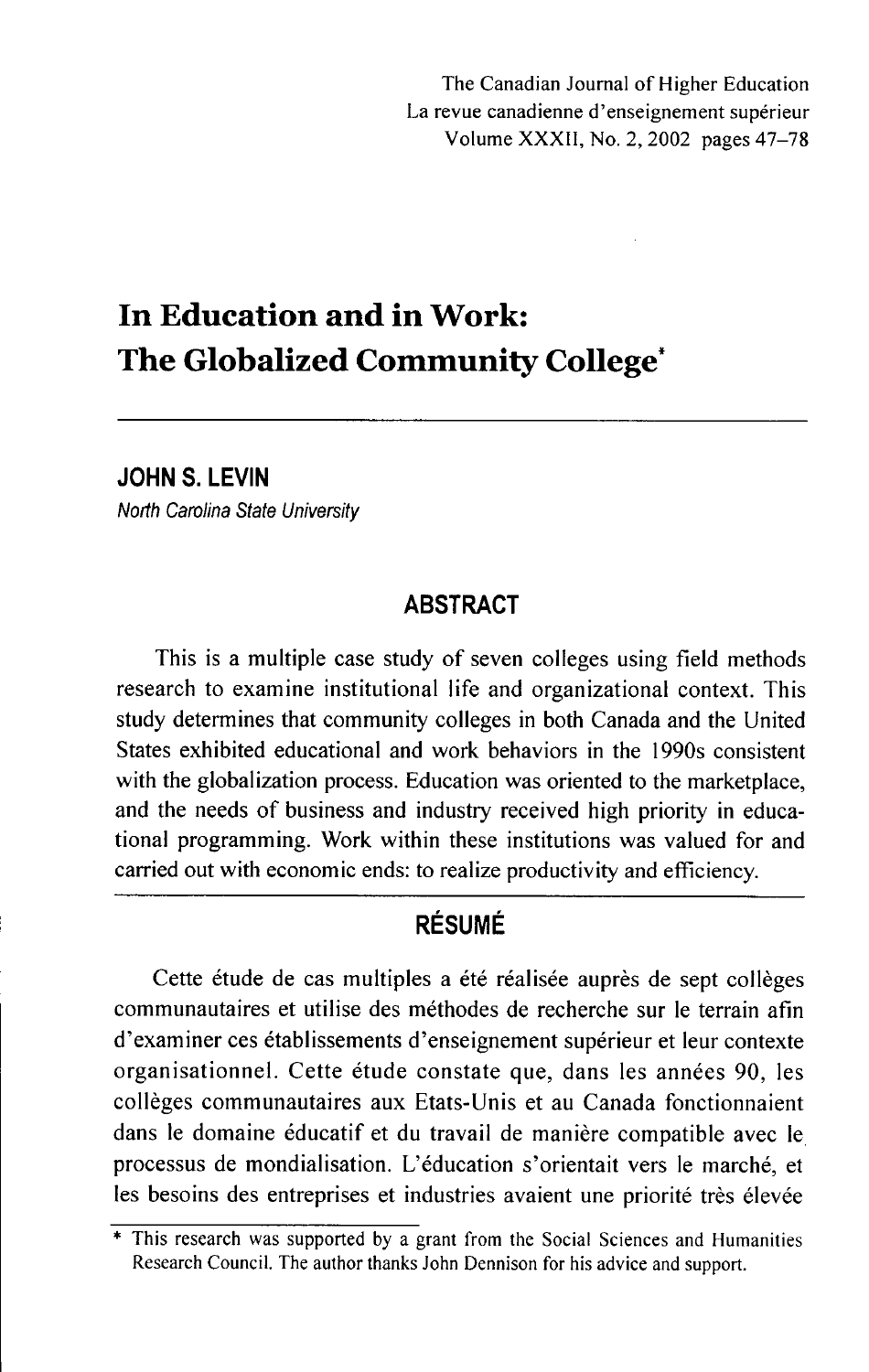dans le eursus éducatif. Le travail dans l'enceinte de ces établissements était valorisé et mis en oeuvre avec cet objectif économique : production et efficacité.

The general argument of this article is that community colleges in both Canada and the United States exhibited educational and work behaviors in the 1990s that can be identified with the globalization process. Educational behaviors include the formal curriculum and instructional practices. Work includes both instruction and administration. Specifically, the argument indicates that work tends to be valued for and carried out with economic ends: to realize productivity and efficiency. These behaviors are referred to as "economizing." Education is most prominently oriented to the marketplace, and the needs of business and industry receive high priority in educational programming. These behaviors are referred to as "the new vocationalism." Although both behaviors were evident in these institutions in the 1980s, they did not become ascendant until the 1990s. As a consequence of the central place of "economizing" and "the new vocationalism," community colleges have become globalized institutions: that is, they adhere to the tenets of "corporatism" (Saul, 1995) and respond to the demands of a global economy and the neo-liberal state (Manzer, 1994).

## **THE COMMUNITY COLLEGE IN CANADA AND THE UNITED STATES**

As relatively new postsecondary institutions in Canada and the United States, community colleges are often viewed as educational institutions placed mid-way between the high school and university. Such a perspective characterizes community colleges first as primarily educational institutions and second as part of a stratified system (Labaree, 1997). Often ignored in these conceptions are the multi-purposes and multi-functions of the institution. Indeed, the variant purposes of the community college are reflected in claims that the institution has an identity crisis (Clowes & Levin, 1989; Dougherty, 1994). It has also been argued that with few traditions and multiple functions, the community college is subject to considerable influence from external pressures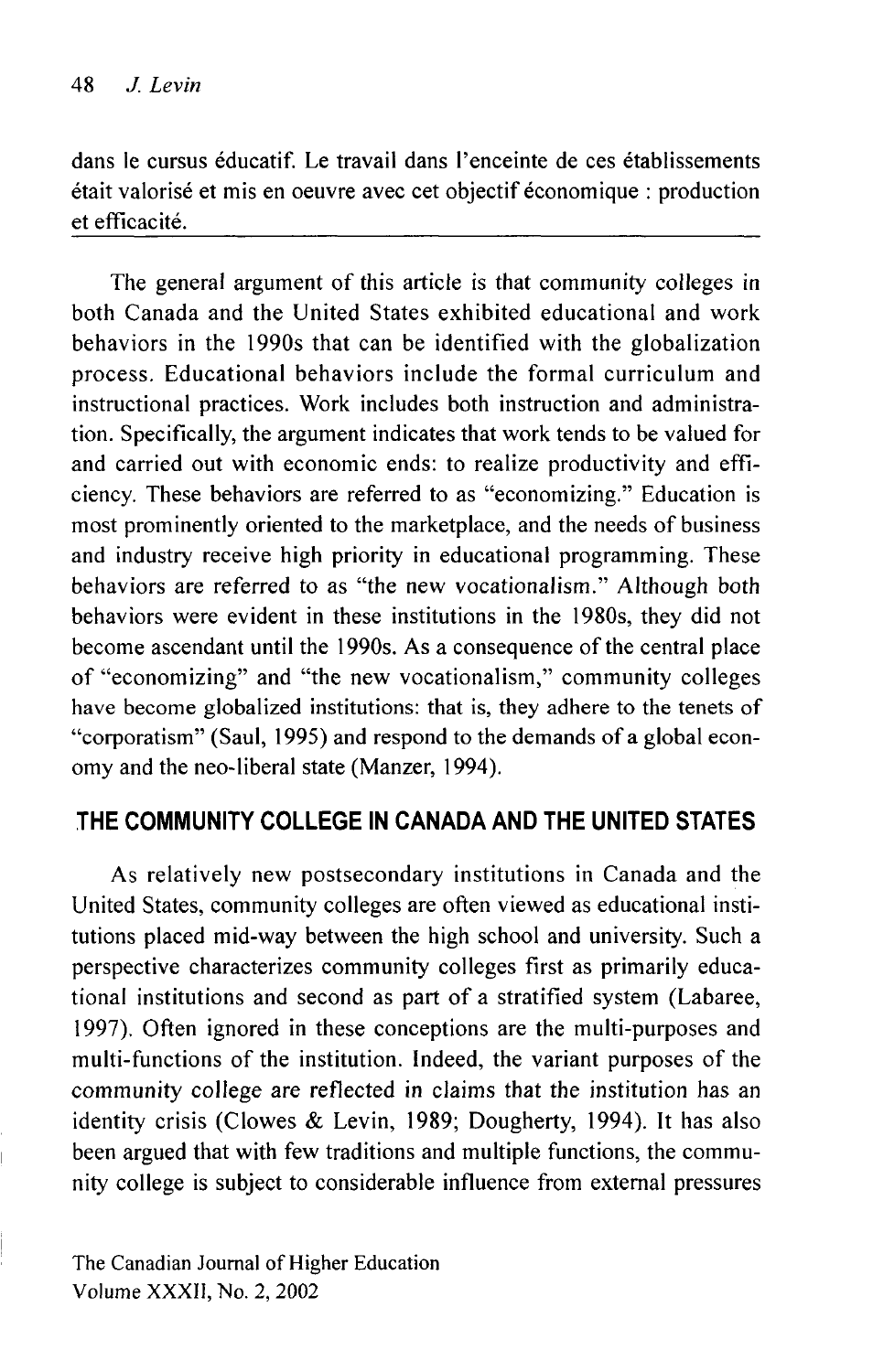and societal conditions, including governments and economies — local, regional, national, and international (Cohen & Brawer, 1996; Dennison, 1995; Dennison & Levin, 1989; Levin, 1998). Responsiveness to social and economic needs is a hallmark characteristic of community colleges (Dennison & Gallagher, 1986; Dennison & Levin, 1989). Embedded in this responsiveness is a commitment of the institution to serve the underserved (Cohen & Brawer, 1996; Dennison & Gallagher, 1986).

Part of the evolution of the community college is a consequence of institutional responsiveness to changing demographics within the communities served. As illustrated in Table 1, U.S. community colleges have enrolled increasing numbers of minority students from the 1980s to 1999. For example, the Hispanic population of U.S. community colleges comprised 5.8% of the total in 1980 compared to 13.2% in 1999. These changes also reflect immigrant patterns in both the United States and Canada, where societal demographics have altered considerably over the past two decades as can be seen in Tables 2 and 3.

Such demographic changes in the population — changes propelled by immigration, specifically from non-European countries — are driving forces of mission expansion in community colleges, as exemplified by the growth of English language training programs and a more multi-cultural curriculum. Institutional responses to these demographic changes are one mechanism that brings community colleges into a globalizing process (Levin, 2001). However, whereas in the late 1970s and 1980s, responsiveness was characterized as the democratizing intent of community colleges (Cohen & Brawer, 1996; Dennison & Gallagher, 1986; Dennison & Levin, 1989), by the late 1980s and 1990s responsiveness can be viewed as service to markets and consumers rather than to communities and citizens. This shift has become a pattern in community college organizational behaviors and is connected to the globalization process.

### **GLOBALIZATION AND THE COMMUNITY COLLEGE**

Globalization is both a concept and a process. Conceptually, globalization entails the drawing together of disparate locations and the compression of time. As a process, globalization intensifies social and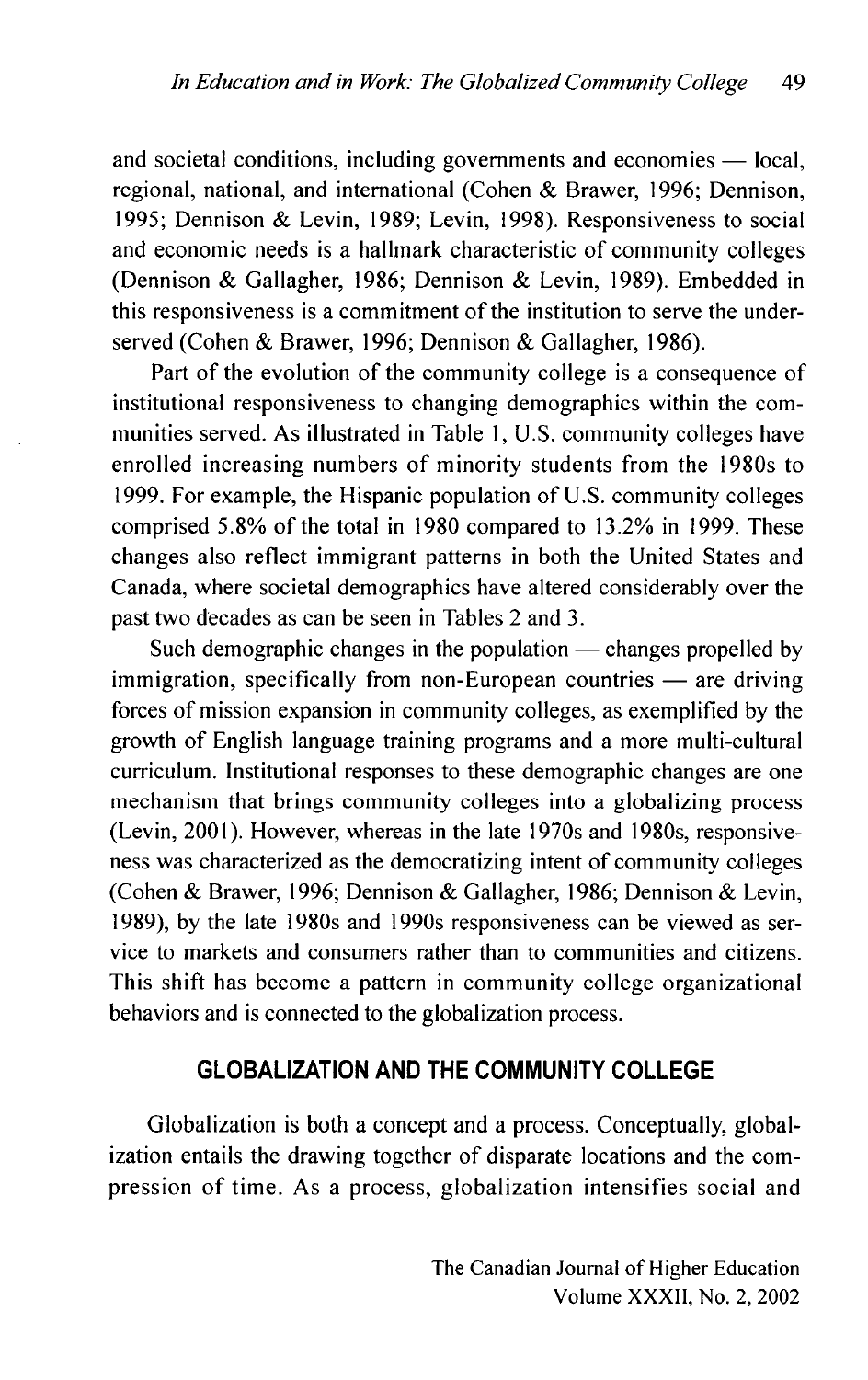# Table 1 **Enrolments, Public Two-Year Colleges by Ethnicity/Race\***

|               | 1980      | 1990      | 1995      | 1997      | 1998      | 1999      |
|---------------|-----------|-----------|-----------|-----------|-----------|-----------|
| Total         | 4,328,800 | 4,996,500 | 5,277,800 | 5,360,700 | 5,246,000 | 5,339,400 |
| Hispanic      | 249,800   | 408,900   | 540,300   | 660,200   | 675,900   | 704,500   |
| $\%$          | 5.8%      | $8.2\%$   | 11.2%     | 12.3%     | 12.8%     | 13.2%     |
| Asian         | 122.500   | 210,300   | 308,700   | 331,100   | 351,300   | 344,300   |
| $\frac{6}{9}$ | 2.8%      | 4.2%      | 5.8%      | 6.2%      | 6.7%      | 6.4%      |
| <b>Black</b>  | 437,900   | 481,400   | 588,200   | 616,200   | 616,700   | 637,700   |
| $\frac{0}{0}$ | $10.0\%$  | 9.6%      | 11.1%     | 11.5%     | 11.8%     | 11.9%     |

\* U.S. Department of Education, 1999. Categories are those of Department of Education. Also, American Indian student enrollments are basically unchanged at 1% as a percentage of the total from 1980 to 1999.

Volume XXXII, No. 2, 2002

The Canadian Journal of Higher Education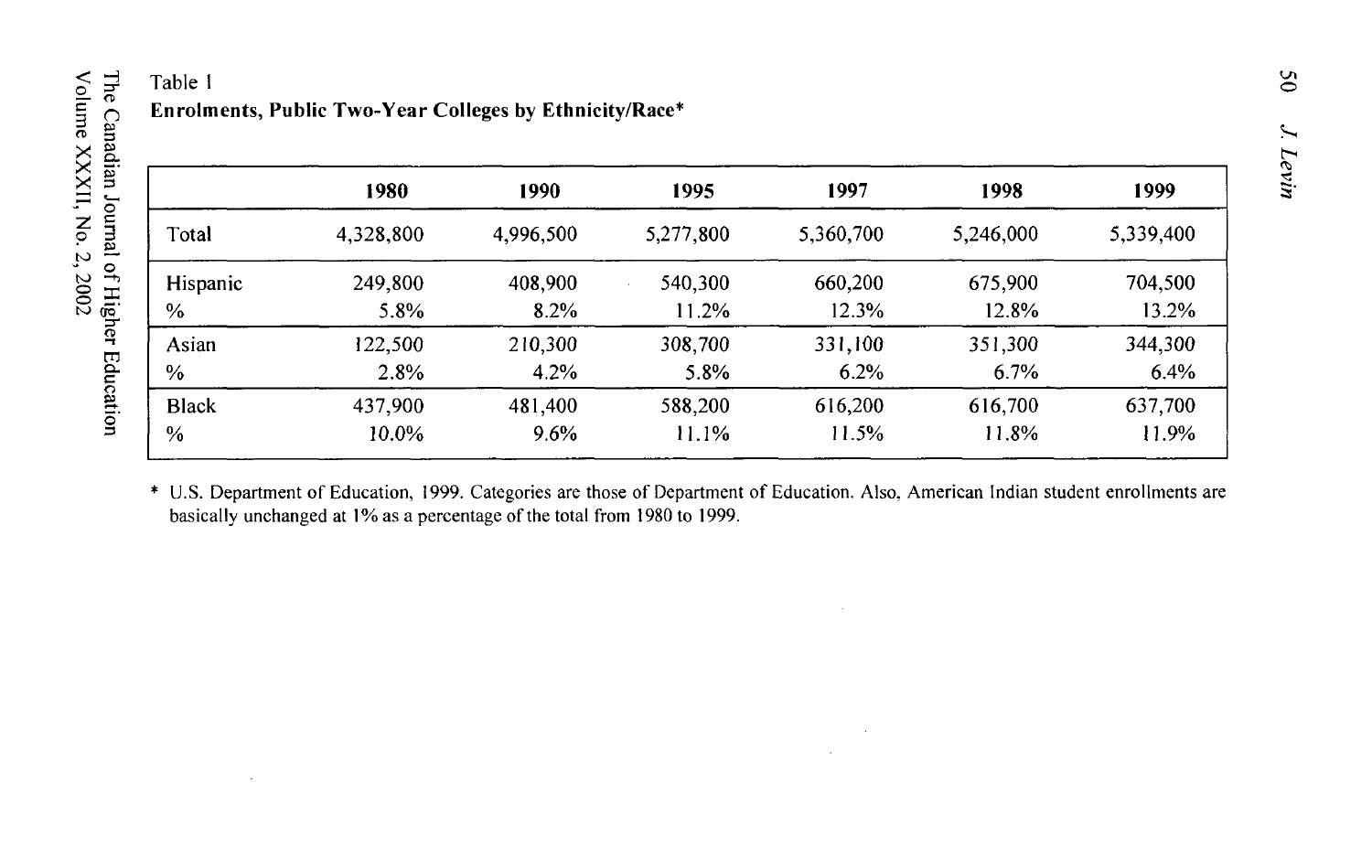| ×<br>٠ |  |
|--------|--|
|--------|--|

**Immigrants to the United States, by Place of Birth, 1961-1990; Total Persons and Percentage of Total Immigration\*** 

| <b>Country of Birth</b>                         | 1961-1970         | 1971-1980         | 1981-1990          | 1990-1996            |
|-------------------------------------------------|-------------------|-------------------|--------------------|----------------------|
| All                                             | 3,321,700         | 4,493,300         | 7,338,100          | 7,682,800            |
| Europe                                          | 1,238,600         | 801,300           | 707,600            | 988,000              |
|                                                 | (37.3%)           | (17.8%)           | $(9.6\%)$          | $(12.9\%)$           |
| Asia                                            | 445,000           | 1,633,800         | 2,817,400          | 1,921,800            |
|                                                 | $(13.4\%)$        | (36%)             | (38.4%)            | (25%)                |
| Mexico                                          | 443,000           | 637,200           | 1,653,300          | 2,330,500            |
|                                                 | (13.3%)           | (14%)             | (22.5%)            | (30.3%)              |
| Soviet Union<br>(included in<br>Europe figures) | 15,700<br>(.047%) | 43,200<br>(.096%) | 84,000<br>$(.1\%)$ | 365,400<br>$(4.8\%)$ |

\* U.S. Department of Commerce, Statistical Abstract of the United States, (Washington, D.C. : Bureau of the Census, 1998), 11; Ibid., 1996, 11: Ibid., 1995, 11; Ibid., 1995, 11; Ibid., 1994, 11; Ibid., 1993, 11; Ibid., 1992, 11; Ibid., 1991,10; Ibid., 1990, 10; Ibid., 1989,10; Ibid., 1989, 10; Ibid., 1987, 11; Ibid., 1986, 86; Ibid., 1985, 86; Ibid., 1981,126.

political relationships and heightens economic competition. Globalization in the past two decades has been propelled by capital, electronic technology, the movement of people, specifically migration, as well as by government policy and actions.

As a practical term, globalization reflects a perception "that the world is rapidly being moulded into a shared social space by economic and technological forces and that developments in one region of the world can have profound consequences for the life chances of individuals or communities on the other side of the globe" (Held, McGrew, Goldblatt,  $\&$ Perraton, 1999, p. 1). For Robertson (1992), the cornerstone of globalization is the consciousness of a global society, culture, and economy, as well as global interdependence. Consciousness and interdependency have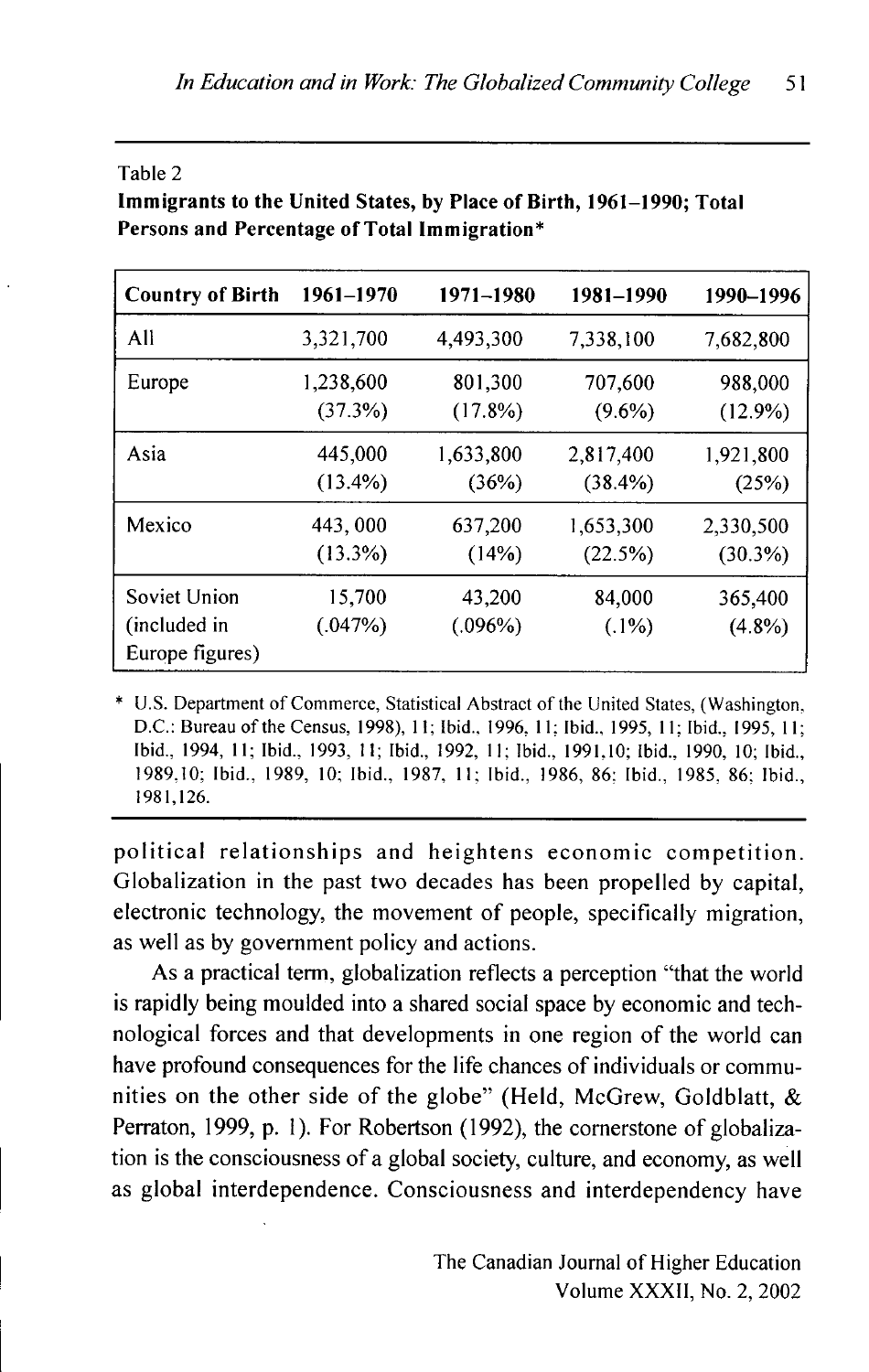#### Table 3

**Immigrants to Canada, by Origin, 1981,1989,1991, and 1993; Total Persons and Percentage of Total Immigration\*** 

| <b>Country of Origin</b> | 1981       | 1989       | 1991       | 1993       |
|--------------------------|------------|------------|------------|------------|
| All                      | 128,618    | 192,001    | 230,834    | 252,042    |
| Europe                   | 46,295     | 52,105     | 48,073     | 50.050     |
|                          | $(36.0\%)$ | $(27.0\%)$ | $(20.8\%)$ | $(19.8\%)$ |
| Asia                     | 48,830     | 93,261     | 120,019    | 134,532    |
|                          | $(38.0\%)$ | (48.5%)    | (52%)      | (53.4%)    |

\* Leo Driedger, Multi-Ethnic Canada: Identities and Inequalities (Toronto: Oxford University Press, 1996), 58-59; Employment and Immigration Canada, Immigration Statistics, 1980, Table 3: Ibid., 1981, Table 3: Statistics Canada, Annual Demographic Statistics, 1993, Catalogue no. 91-213; Ibid., 1998, Catalogue no. 91-213; Ibid., 1993, Catalogue no. 91-213, Table 4.3.

saliency in knowledge-based enterprises, such as universities and colleges. Held and McGrew (1993) characterize globalization as a multi-dimensional process, noting that distance and time are no longer primary constraints upon social interactions. The process of globalization is evident in several institutional types such as political, military, cultural, economic, and legal. Higher education institutions, because of their cultural, social, and economic roles, are caught up in and affected by globalization as well.

The process of globalization has been connected to numerous alterations in higher education. For example, with emphasis upon international competitiveness, economic globalization is viewed as moving postsecondary institutions into a business-like orientation, with its attendant behaviors of efficiency and productivity. For the management and operations of research universities in both the U.S. and Canada, globalization can be equated with corporatism, with the marketplace playing a more pronounced role than in the past. The placement of higher education institutions in closer proximity to the marketplace, especially in fields connected to techno-science, through corporate partnerships and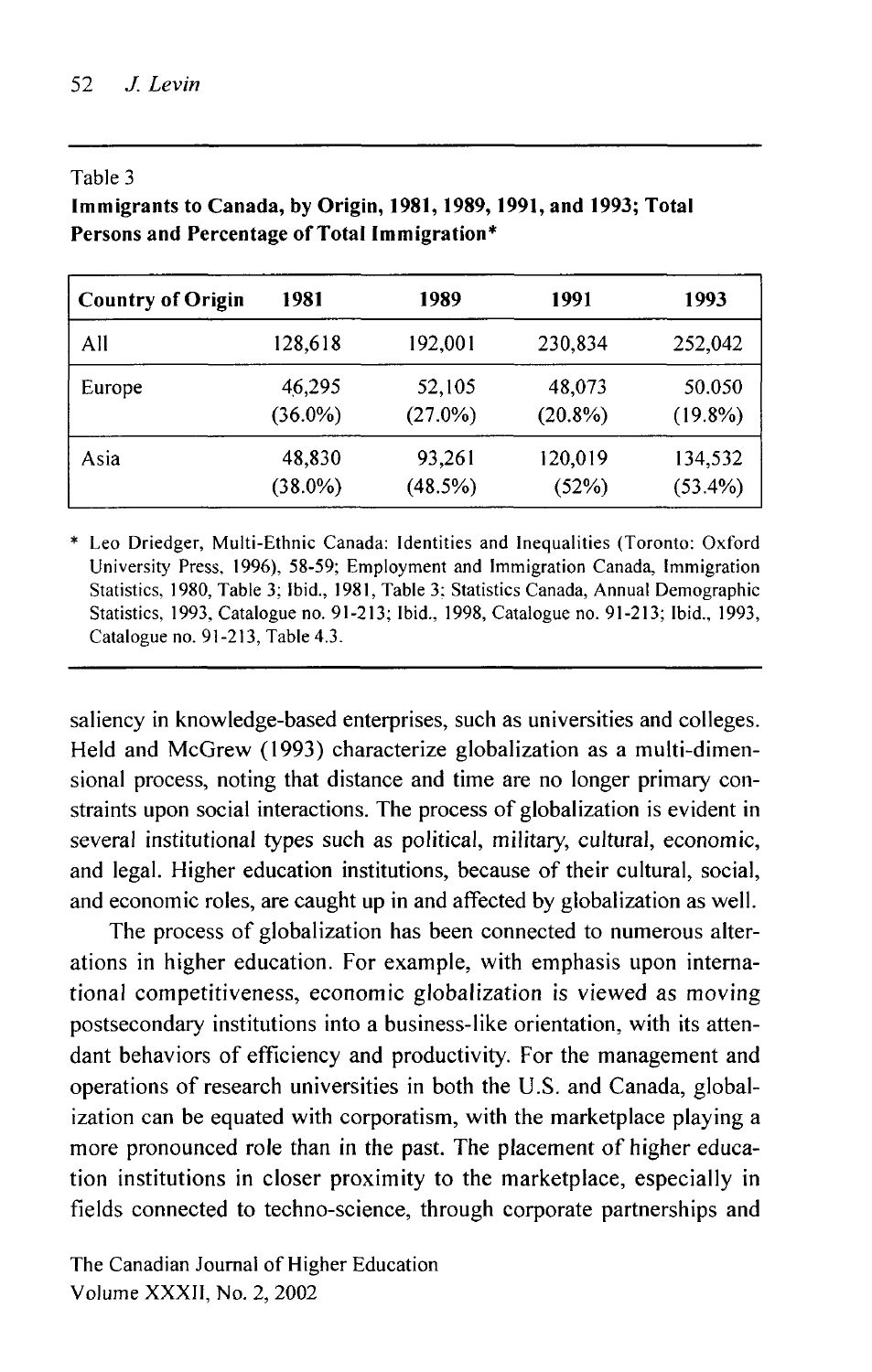associations, is an obvious manifestation of economic globalization. Many consider training and education as synonymous, much like the interchangeability of "knowledge" and "skills" (Aronowitz & Di Fazio, 1994; Currie, 1998; Leslie & Slaughter, 1997; Levin, 1999a; Newson, 1994; Slaughter, 1997; Slaughter & Leslie, 1997).

Globalization literature either implicitly or explicitly suggests a number of organizational behaviors that are influenced by globalizing processes (Appadurai, 1990; Aronowitz & Di Fazio, 1994; Bridges, 1994; Castells, 1993; Castells, 1996; Held et al., 1999; Rifkin, 1995; Teeple, 1995; Waters, 1995). These processes include not only economic globalization but also cultural and social. These behaviors suggest how higher education institutions (their members) respond to global forces as well as to the behaviors of the state in its responses to global forces such as global competitiveness. Behavioral sets or categories include *internationalization, multiculturalism, commodification, homogenization, marketization, re-structuring, labor alterations, productivity and efficiency,* and *electronic communication and information.* Furthermore, with the role of the state increasing in the affairs and operations of public higher education institutions, the state has become a more noticeable institutional actor, intervening or interfering in organizational actions. This set of behaviors is referred to as *state intervention* (Levin, 2001 ). These behavioral categories are not only consistent with globalization but also reflect both the impact of global forces upon higher education institutions and the reproduction of the globalization process (Alfred & Carter, 1996; Aronowitz & Di Fazio, 1994 Currie, 1998; Dudley, 1998; Levin, 1999b; Leslie & Slaughter, 1997; Marginson, 1997; Newson, 1994; Ritzer, 1998; Schugurensky & Higgins, 1996; Slaughter, 1997; Slaughter & Leslie, 1997).

Recent scholarship on universities (Clark, 1998; Marginson & Considine, 2000; Slaughter & Leslie, 1997) emphasizes the global political economy in the development of universities internationally. These scholars suggest that global forces are penetrating universities in numerous countries. For Clark (1998), universities are businesses with capitalistic behaviors, including contracting with business and industry to generate revenues for sustaining university mission and activities. There are, thus, "entrepreneurial universities." Slaughter and Leslie (1997)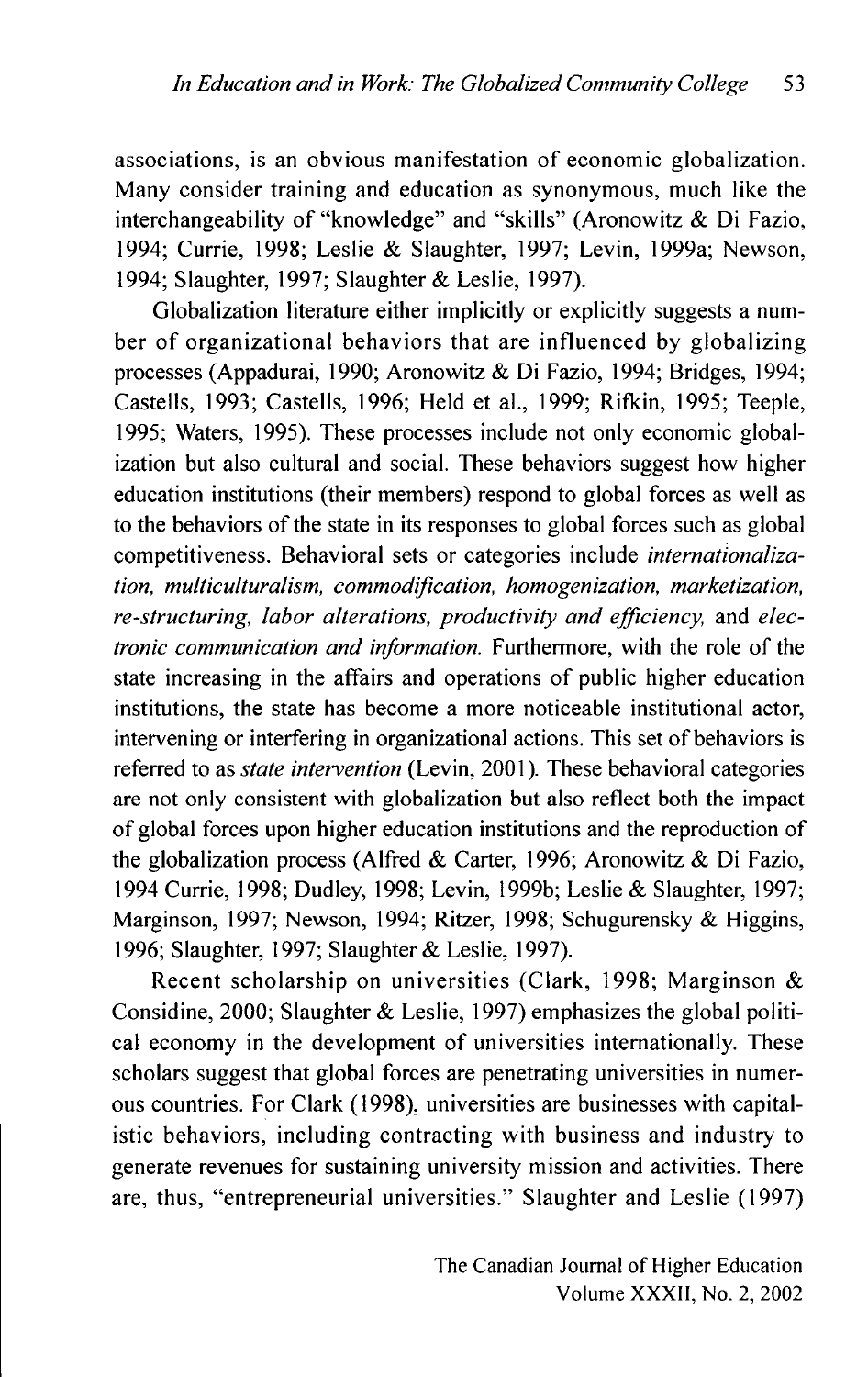investigate "academic capitalism" and argue that research universities are driven by the marketplace, especially through research where faculty become independent entrepreneurs who seek resources. The diminution of state funding gives rise to these behaviors. Marginson and Considine (2000) identify the "enterprise university" where organizational behaviors are directed at generating institutional prestige as well as income. For them, and particularly applicable to Australian universities, research and scholarship are subjected to new systems of competition and performance measures. For all of these scholars, universities are influenced by economic globalization and the institution is conceptualized as a component of the political economy.

Although behaviors and actions at community colleges suggest that economic motives play a significant role in globalization, there is more to globalization than economic behaviors, which include relationships between labor and capital and market forces. Specifically, electronic technologies not only drive globalization, they have also become part of the culture or behavioral patterns of globalization. Immigration, in both its patterns and its sheer numbers, also contributes to globalization, as do ideological shifts and international associations (Appadurai, 1990; Barnet & Cavanagh, 1994; Clegg & Gray, 1996; Dudley; 1998; Friedman, 1999; Lash & Urry, 1994; Waters, 1995).

For community colleges, economics, electronic technology, and immigration patterns serve as dominant globalizing influences. Economics includes the wide area of global production, both government and private sector behaviors in response to a global economy, and fiscal resources available to community colleges. Electronic technology includes computer-based information and production processing technologies, communication technologies such as electronic mail (e-mail), voice mail, and video broadcasting, and software programs from financial accounting packages to content-rich data sources that might be encyclopedic in nature. This technology grouping incorporates production, communication, and knowledge technologies. And finally, immigration patterns include the rationales for immigration, such as political upheaval, the geographical locations of immigration origination, essentially non-European and non-English speaking regions in the 1990s, and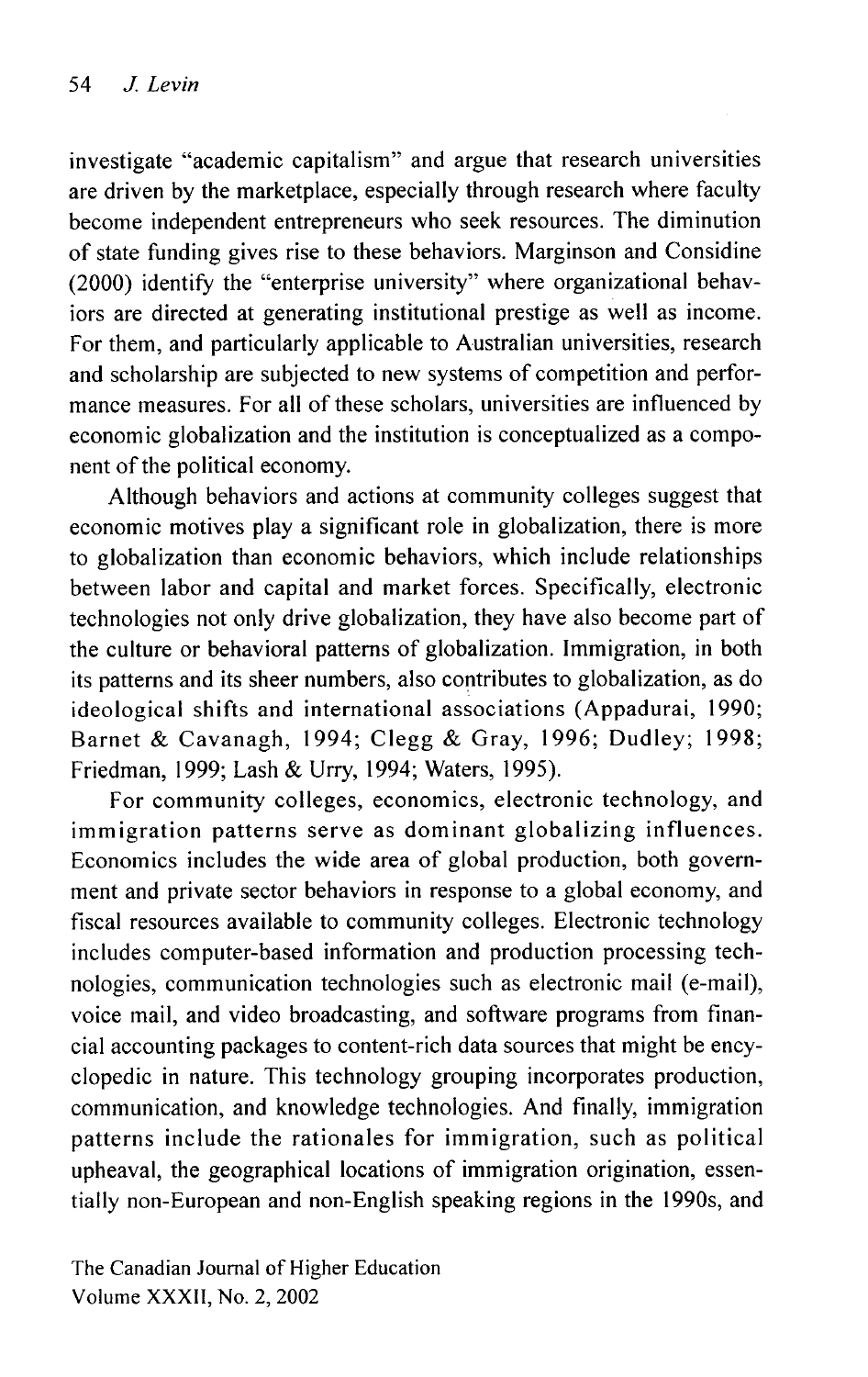the demographic characteristics of immigrants, including skill and income levels. In addition to these three domains of influence, the roles and actions of governments are significant catalysts and sustainers of organizational change. This is a domain of politics, and government, specifically state and provincial government, is conceived as a principal agent of globalization.

## **THE STUDY**

This is a qualitative multiple case study of community colleges in Canada and the United States, beginning in April 1996 and concluding in November 2000. State, provincial, and national jurisdictions were also investigated to determine both government policies relevant to community colleges and census and demographic statistics pertinent to the patterns of change affecting the case institutions. The qualitative multiple case study design was used because of several factors that made case study appropriate for the research questions and given the comprehensive scope of the topic with its emphasis upon the understanding of organizational life and institutional contexts (Berg; 1995; Burgess, 1984; Hardy, 1996; Mason, 1996).

The choice of sites followed two basic patterns. The first was along the lines of theoretical or purposeful sampling. The second was associated with site access. Purposeful sampling consists of choosing a sample of a population (in this case, community colleges) which fit characteristics of the study's purpose and which may conform to working hypotheses (Mason, 1996). Thus, colleges possessing characteristics that suggested connections to globalization and internationalization were chosen as part of the sample pool. This pool included those colleges with reputations for international projects and programs; those colleges that served diverse populations; and those colleges reputed to be innovative, especially in their use of electronic technology. Sampling also included those colleges that were in jurisdictions where influential policy bodies promoted change along marketplace — both domestic and international — lines; those colleges in geographical areas where there was considerable international activity, in finance, business, industry, and culture; and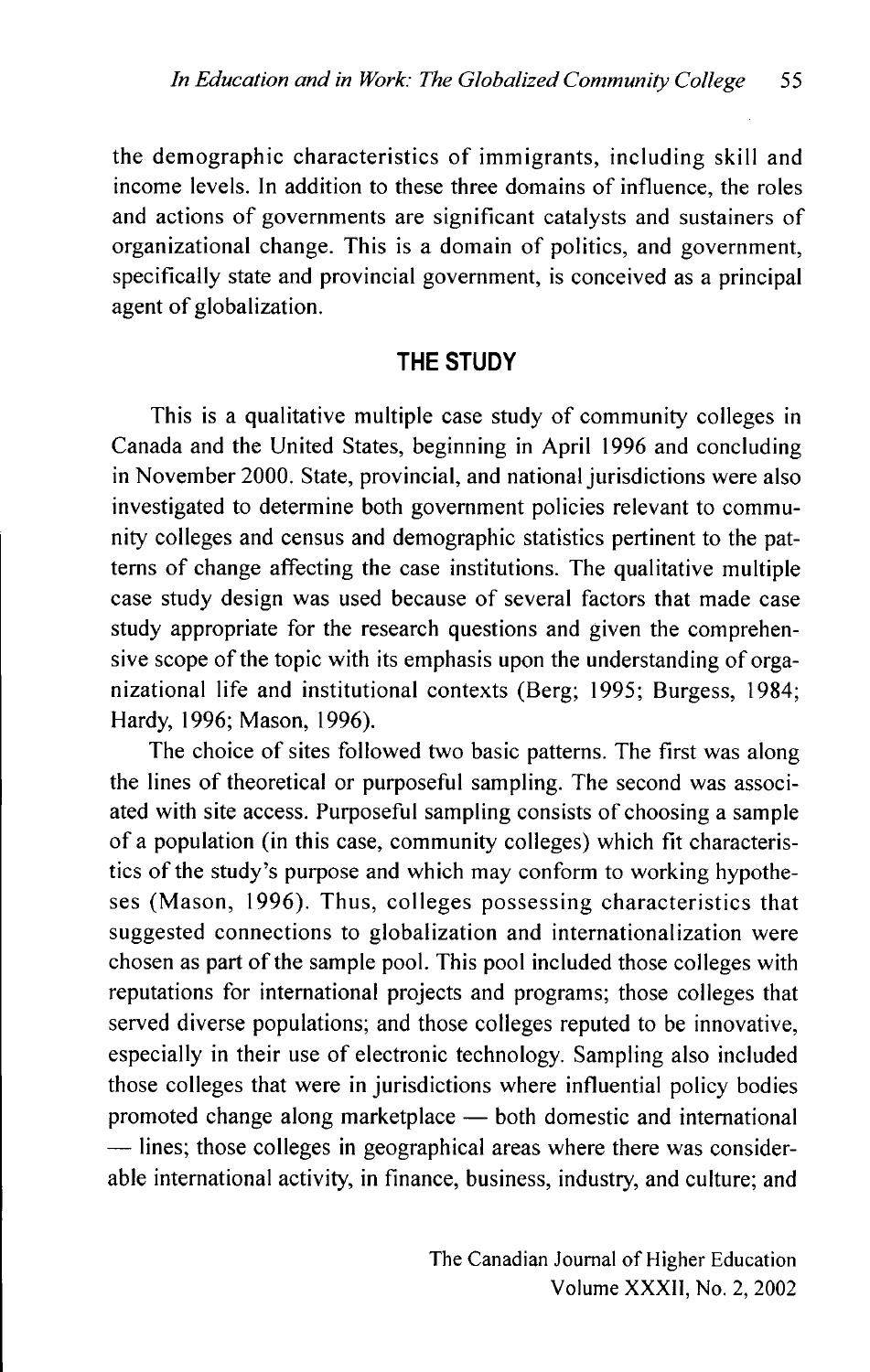those colleges where college officials possessed high profiles in national and international educational forums, or reputations as participants in international education activities.

Additionally, in order to provide cases that were not identical to each other and reflected as a whole a variety of other sites, the sample pool was further refined to include different organizational systems. This selection included, for example: colleges that were part of a multi-college district; colleges that were part of a larger educational system; and colleges that were independent, that is, with their own governing board. Also included were colleges in different political jurisdictions (that is, the U.S. and Canada on one level and different states and provinces on another), and of differing sized institutions, especially because of the widely held view of organizations that size is related to complexity and that, primarily, differences among organizations can be a factor of size differences. Thus, the sample pool was limited conceptually.

The second pattern was associated with site access. From the sample pool of fifteen colleges, those where there was known opportunity for uncontested access were the preferred choices. Ultimately, seven colleges were selected and agreed to participate.

The investigative strategy was to study multiple sites in depth through interviews and informal conversations with college personnel and students, through the review and analysis of institutional documents, and through observations. A group of researchers undertook site visits — from three to five investigators at one site at the same time. The use of a group approach not only assisted in data collection but also in analysis during collection. The multiple viewpoints, the discussion of individual on-site observations, and the confirming and disconfirming of preliminary hunches all contributed to a richer and more accurate understanding of the site (Eisenhardt, 1989).

The study of multiple sites was augmented by the collection and analysis of other related data covering the period of 1989 to 1999. Data sources included federal (Canada and the U.S.) departments, agencies, and commissions, state and provincial government departments and agencies, and individual colleges and college districts. Document data included institutional documents, government documents, and institutional survey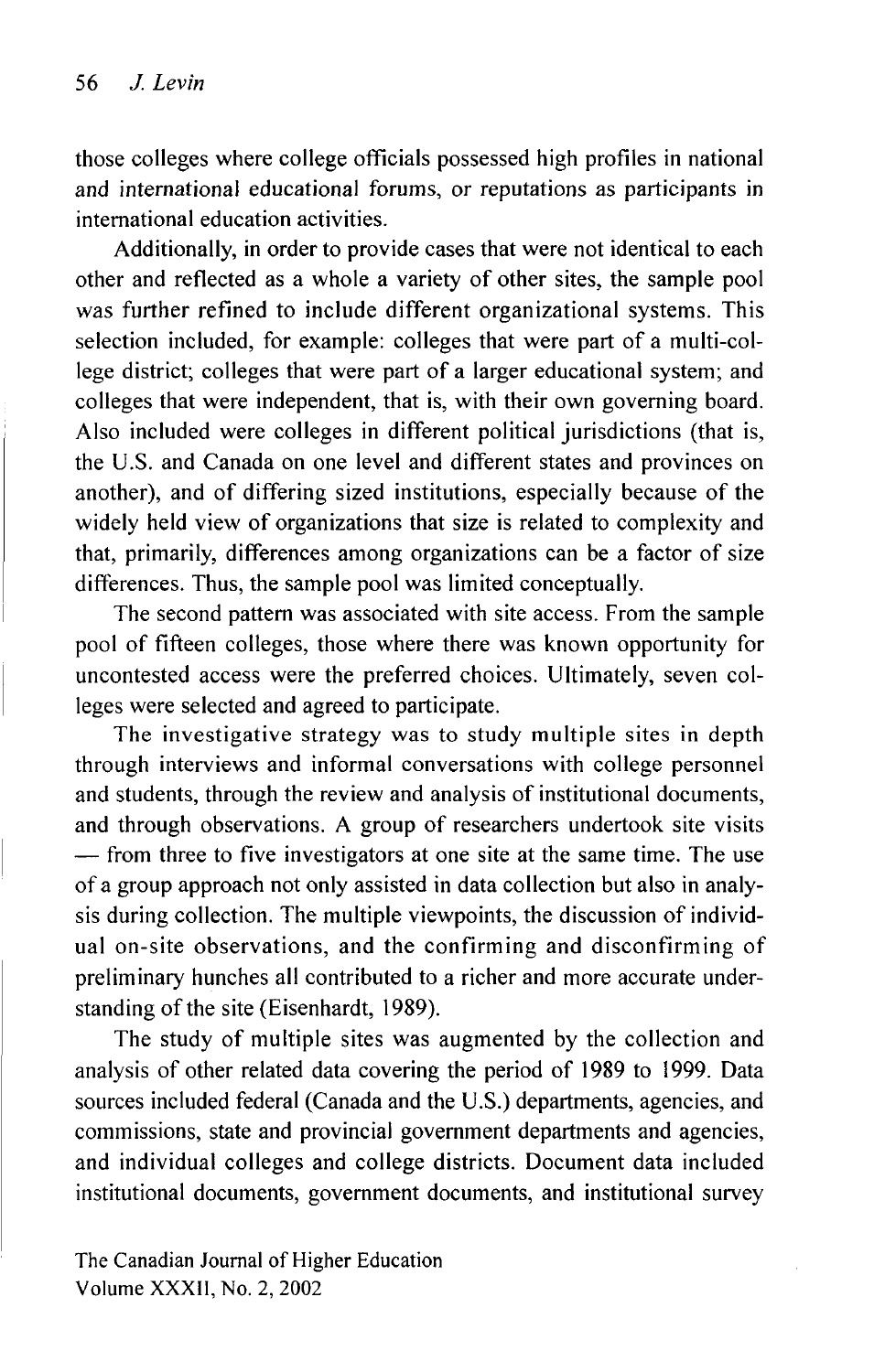data. Institutional documents were comprised of college calendars, annual reports, collective agreements, policies, institutional reports, program/course schedules, and institutional communications (e.g., memoranda); they also included material such as student newspapers and informational brochures gathered during site visits. Government documents comprised legislation, policies, policy discussion papers, and reports. Data also included regional and local demographic figures related to jurisdiction served by each community college.

In addition to existing public documents, personnel from each college were surveyed and asked to provide quantitative information on budgets, students, programs, and graduate employment placements. This survey was intended to provide a comparative guide for the sites as well as a quantitative measure against which qualitative assessments could be compared within sites. Survey data not only provided for a validity check but also enhanced the investigator's understanding of participant perceptions.

The multi-site investigation was both cross-sectional and longitudinal. The first site visit was on the one hand an extensive examination involving interviews, conversations, and observations, using the concept of organizational change over a five year period as an analytical tool to gain understanding of the present. On the other hand, a second site visit at each college, from between 12 and 18 months subsequent to the first, permitted a longitudinal analysis, enabling the research to address observable change over time, as well as a validity check on initial observations.

At each institution, the following college personnel were interviewed: president or chief executive officer, president's assistant or secretary, chief business officer, chief academic officer, chief student services officer, chief human resources/personnel officer, samples of mid-level administrators (deans, directors), samples of full time faculty and part-time faculty, faculty union president and vice-president, support staff union president, student government leaders, and one to two board members (if available, the board chair was interviewed). Additionally, if a college was part of a multi-college district, the district chancellor and other district officials were interviewed. As well as formally arranged interviews, more informal interviews and conversations were held with administrators, faculty (fulltime and part-time), support staff, and students.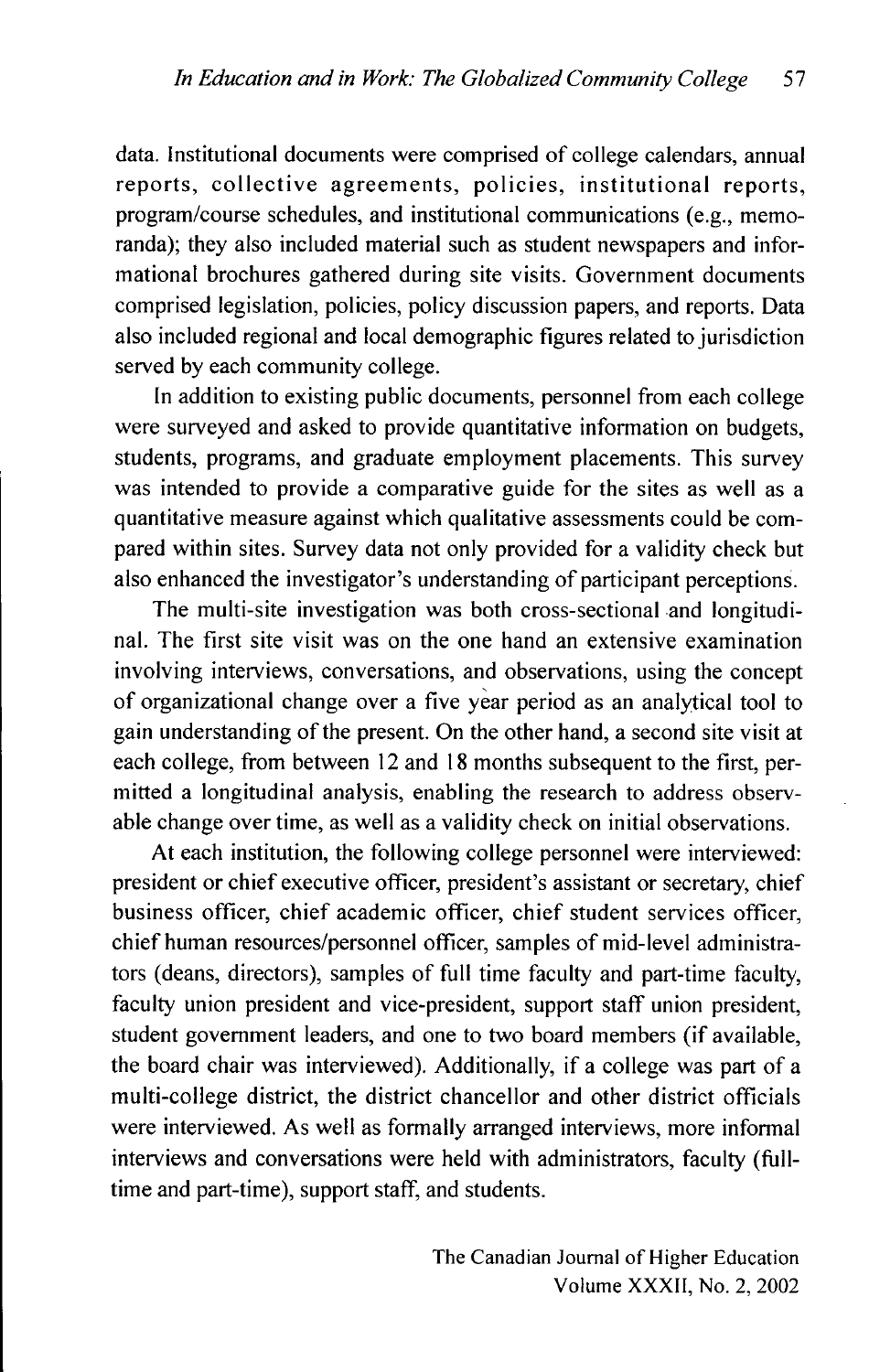At the second set of site visits, only the principal investigator was on site for all visits, with a collaborator present at a majority of sites. During these site visits, the principal investigator and collaborator interviewed faculty and administrators as well as one or two support staff, using follow-up questions derived from the questions and responses in the first round of interviews. Questions addressed changes to missions and structures over a period of 12 to 24 months. The purpose of the second site visits was to explore a limited number of questions in greater depth and to ascertain the extent of institutional change over a one to two-year period, relative to the changes identified in the previous five years (see Levin, 2001 for a more extensive use of interview data including student data).

In all, interviews were conducted over a two-year period at seven colleges in the U.S. and Canada, in the states of California, Hawaii, and Washington and the provinces of Alberta and British Columbia. Approximately 60 individuals were involved in interviews, formally or informally, at each college, for a total of approximately 430 people interviewed, with the majority of formal interviews lasting from 50 minutes to two hours.

Following site investigations, the principal investigator reviewed data collected at each site and subsequently wrote a detailed case study report, combining analyses of observations, documents, and interviews as well as historical and social analyses drawn from secondary sources. The case study write-up aided in making sense of the enormous quantity of data collected during site visits (Eisenhardt, 1989).

The seven colleges in this study were given fictitious names, consistent with the agreement with each college president to maintain relative anonymity of institutions. The colleges were named City Central College (CCC); City South Community College (CSCC); East Shoreline College (ESC); North Mountain College (NMC); Pacific Suburban Community College (PSCC); Rural Valley College (RVC); and Suburban Valley Community College (SVCC).

In order to determine the ways and the extent to which globalizing forces affected and influenced community colleges, several analytical frameworks were employed to understand organizational behaviors. These frameworks were developed from globalization theory discussed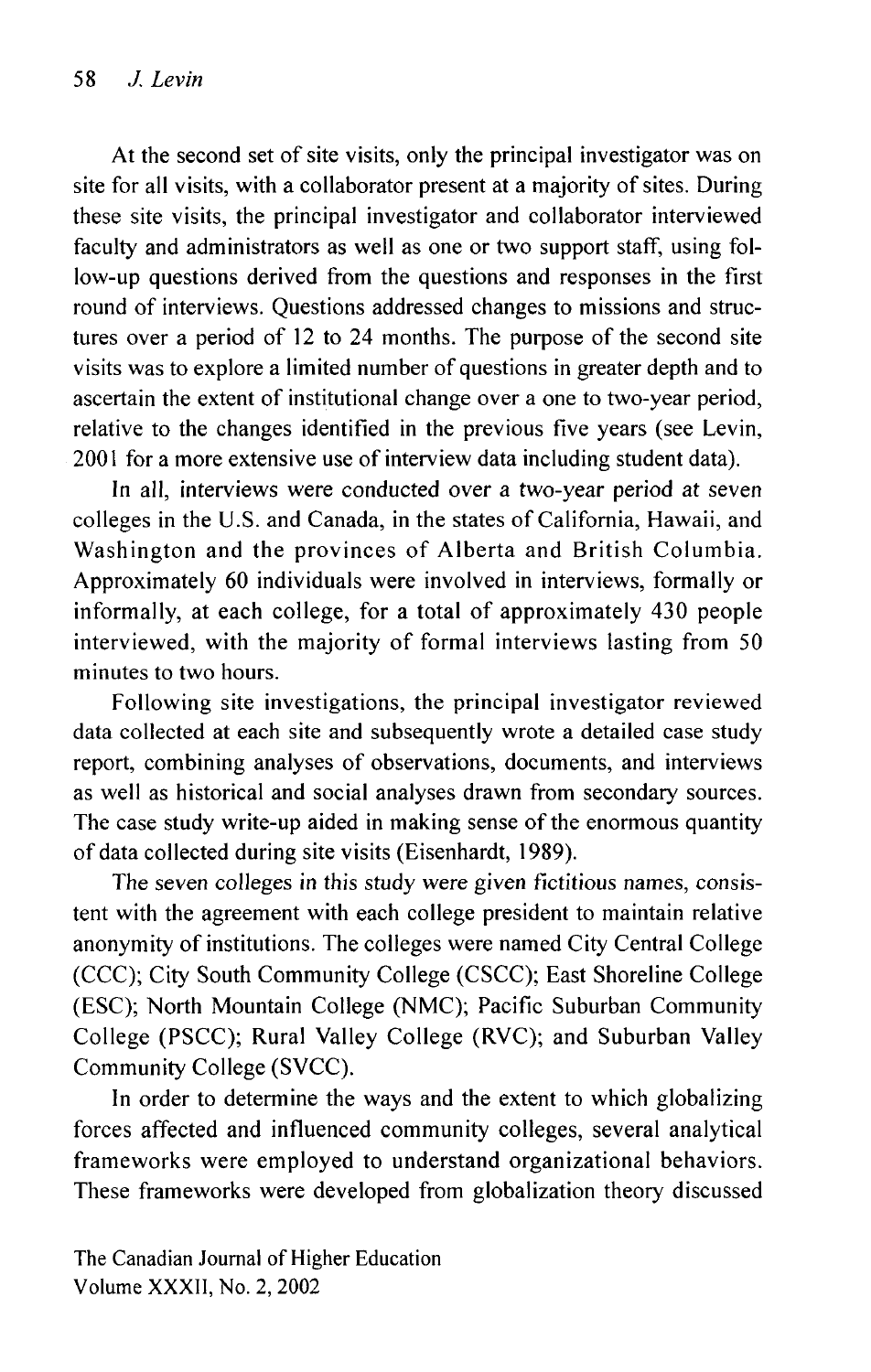#### Exhibit 1 **Higher Education Globalization Categories**

| Category |                                                       | <b>Abbreviation Code</b> |
|----------|-------------------------------------------------------|--------------------------|
| А.       | Internationalization (students, curriculum, delivery) | $[1]$                    |
| В.       | Workforce training                                    | [WT]                     |
| C.       | Electronic technology — real time communications      | [ET]                     |
| D.       | Labor alterations (e.g., additional work)             | [LA]                     |
| Е.       | Productivity and efficiency                           | [P/E]                    |
| F.       | Public sector funding constraints                     | [LPS]                    |
| G.       | Restructuring                                         | [R]                      |
|          | H. State intervention                                 | [SI]                     |
| L        | Marketization                                         | [MRK]                    |
| J.       | Partnerships                                          | [PA]                     |
| K.       | External competition                                  | $\lceil C \rceil$        |
| L.       | Homogenization                                        | [HOM]                    |
| М.       | Commodification                                       | [COM]                    |

above and from organizational theory (e.g., Cameron, 1984; Di Maggio & Powell, 1983; Gephart, 1996; Levy & Meriy, 1986; Mintzberg, 1983; Morgan, 1997), as well as upon recent applications of globalization to institutions (e.g., Appadurai, 1990; Carnoy, Castells, Cohen, & Cardoso, 1993; Castells, 1996; Held et al., 1999; Marginson, 1997; Newson , 1994; Slaughter & Leslie, 1997). Specifically, the frameworks used were: Cameron's (1984) organizational adaptation framework; Levy and Merry's (1986) organizational transformation framework; and a third framework created from the literature relevant to globalization and higher education. This specific analytical framework drawn from higher education literature that addressed globalization was used to categorize all data. Thirteen major behavioral categories were applied to these data (See Exhibit 1). Furthermore, additional literature on globalization (Robertson, 1992; Teeple, 1995; Waters, 1995) served to clarify the analysis of data. The goal of analysis was to identify patterns and themes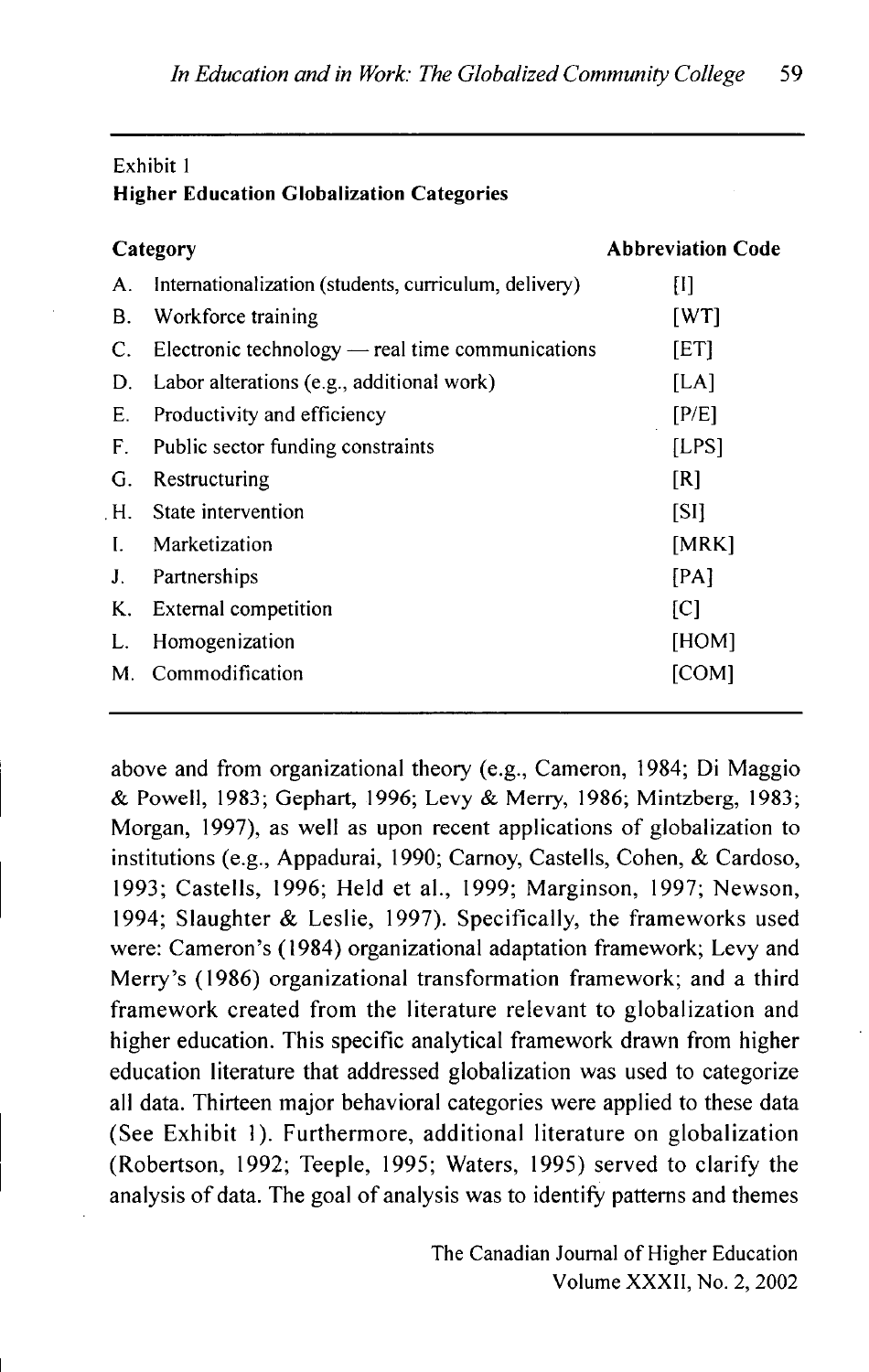#### Exhibit 2 **Categories for Government Policy Document Analysis**

| Category                          | <b>Abbreviation Code</b> |  |
|-----------------------------------|--------------------------|--|
| Internationalization              | Ш                        |  |
| Public sector funding constraints | [LPS]                    |  |
| Private sector interaction        | [PR]                     |  |
| Electronic technology             | [ET]                     |  |
| Productivity and efficiency       | [P/E]                    |  |
| External competition              | [C]                      |  |
| Restructuring                     | [R]                      |  |
| Partnerships                      | [PA]                     |  |
| Workforce training                | [WT]                     |  |
| Marketplace                       | [MRK]                    |  |

that helped to explain the organizational effects of globalizing forces and how the globalization process affected college behaviors.

Data were coded according to the categories noted in Exhibit 1, and coding identified recurring patterns and noted relationships between variables (Miles & Huberman, 1994). Furthermore, national and state and provincial policy document data underwent a second iteration of coding and thus another analysis process. First, documents were categorized according to their jurisdiction: Federal Canada; Federal U.S.; state; or province. Second, documents were categorized according to their source: government; government affiliate; non-government body; nongovernment organization; institution; and private. And, finally, documents were categorized by type, including legislation; policy (formal policy, policy discussion, policy background, policy draft); review of legislation; review of policy; research; and report. Analysis then proceeded to include coding, using a modified pattern of the higher education globalization categories discussed previously, as noted in Exhibit 2 (Categories for Government Policy Document Analysis).

After pattern coding, content analysis of the extracted data included counting of coded data by category and the identification and explanation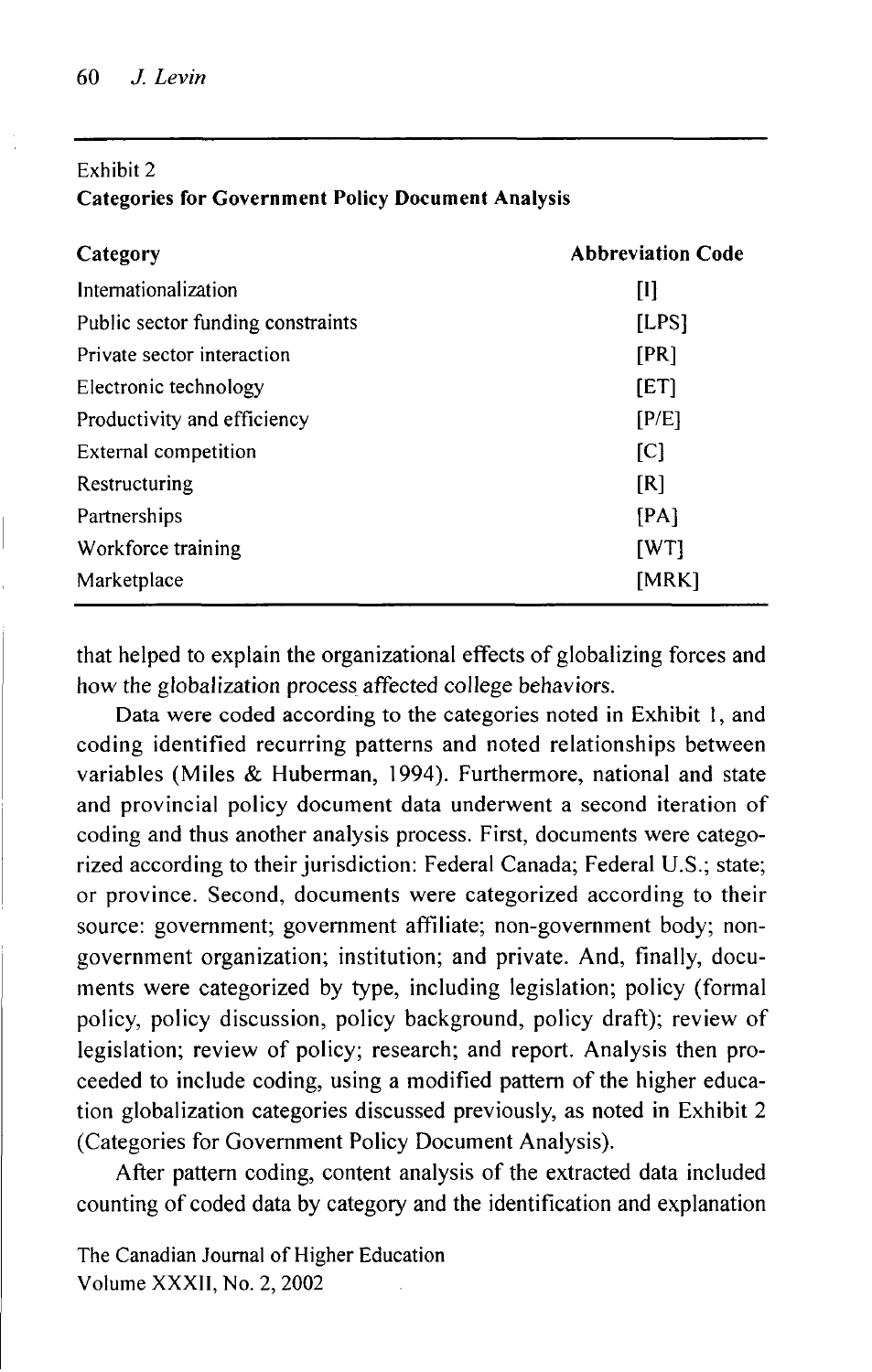of specific themes. Counting ensured that there was a substantial quantity of data for the established patterns. Thematic analysis led to a clearer understanding of the meaning of the patterns.

Observational data were analyzed both during site visits at each college and following site visits for all colleges, and treated in two distinct ways. On the one hand, observational data served as evidence of the presence of patterns related to concepts consistent with those drawn from globalization literature and theory. On the other hand, observational data were coded using categories derived from globalization theory and used in conjunction with other types of data, such as data from interviews.

Finally, interview and journal data were coded thematically, relying upon patterns identified as those connected to college mission and college operations, such as mission alteration that favors higher level programming in instruction and operational changes to institutional decision-making. These themes and patterns were then used to explain alterations to institutional mission and operations.

#### **ECONOMIZING**

Where institutional decisions are grounded on economic values and justified as efficient or productive, or both, the term "economizing" was used for these decisions and the resultant behaviors. "Economizing" is a community college behavior that reflects the impact of the globalization process upon institutions: in these institutions, state and provincial governments serve as intermediaries, directing public institutions to model private sector behaviors and to view communities as a marketplace.

Policy documents from the various jurisdictions clearly indicate the pressures from government upon institutions to achieve greater productivity in meeting student and employer demands and improving operational efficiencies in order to reduce the financial burdens of the state. Table 4 displays the dominant intentions expressed in policy documents from each jurisdiction that pertain to community colleges. Federal Canadian policy, for example, emphasizes the requirement to reduce unemployment and increase job training that will be relevant for a global marketplace. Alberta policy during the 1990s aimed at cutting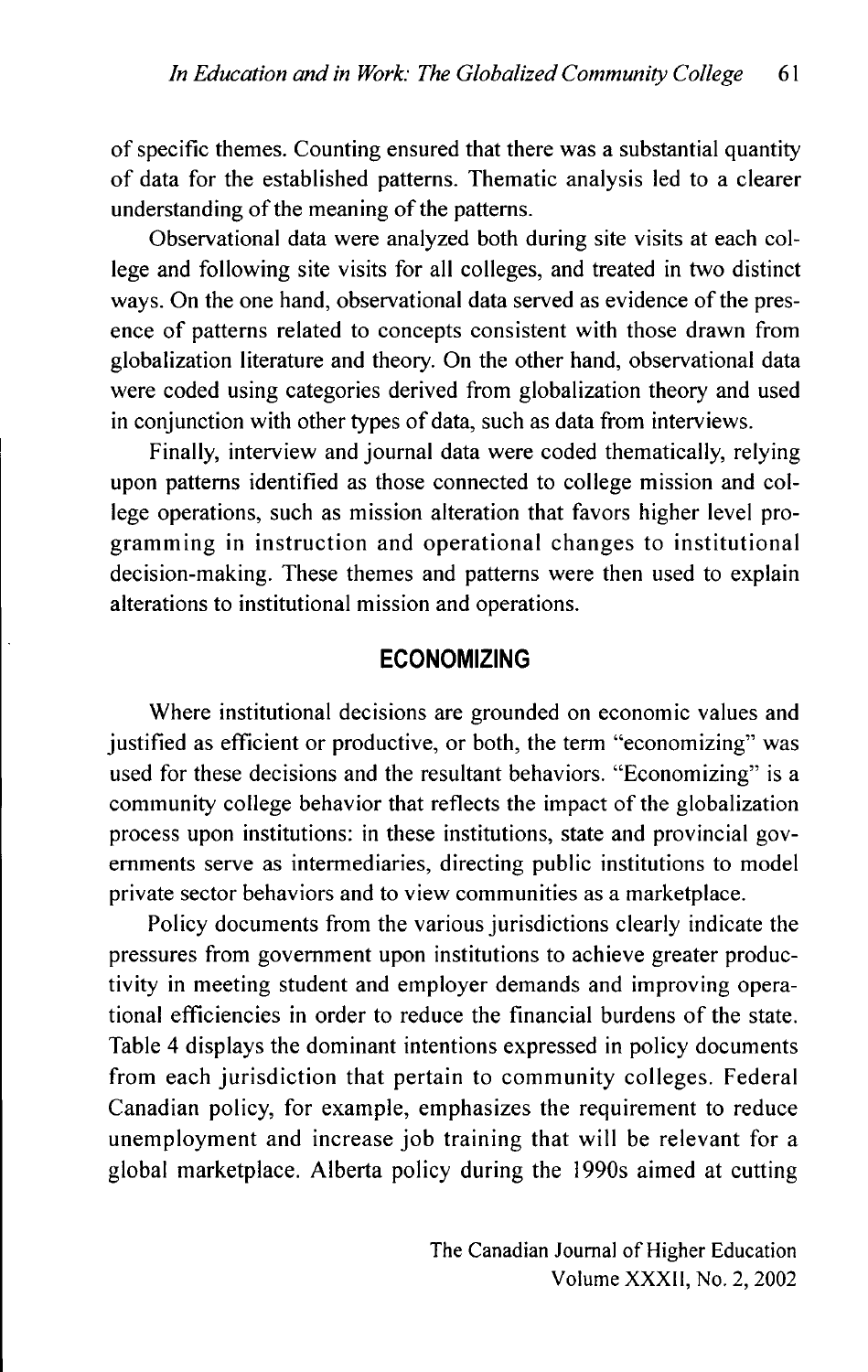#### Table 4 **Policy Documents' Intentions**

| <b>Jurisdiction</b>     | <b>Explicit Intent</b>                                                                                                                                                                    |
|-------------------------|-------------------------------------------------------------------------------------------------------------------------------------------------------------------------------------------|
| Federal Canada          | Reduce unemployment nationally and train for<br>marketplace.                                                                                                                              |
| Alberta                 | Offer less expensive education, provide greater<br>responsiveness to business and industry, and<br>achieve greater productivity of institutions, with<br>less reliance upon public funds. |
| <b>British Columbia</b> | Provide workforce training to meet the needs of<br>business and industry and assist province in<br>global and economic competitiveness.                                                   |
| Federal U.S.            | Meet national economic needs for global<br>competitiveness through workforce training.                                                                                                    |
| California              | Achieve economic competitiveness for business<br>and industry through workforce training and<br>increased institutional productivity to assist<br>state economy.                          |
| Hawaii                  | Assist economic performance of state by<br>increasing productivity and efficiency and train<br>a globally competititve workforce.                                                         |
| Washington              | Improve economic condition of the state witin a<br>globally competitive environment by training<br>and retraining the workforce.                                                          |

educational costs while requiring colleges to become more responsive to the training needs of business and industry. British Columbia policy stressed workforce training both to meet the requirements of business and industry and to assist the province generally in global economic competitiveness. A sample of policy documents from the Canadian jurisdictions is displayed in Exhibit 3.

Interview data indicate that institutional behaviors during the 1990s were directed at "economizing" through *re-structuring, labor alterations, productivity and efficiency* measures, and the use of *electronic*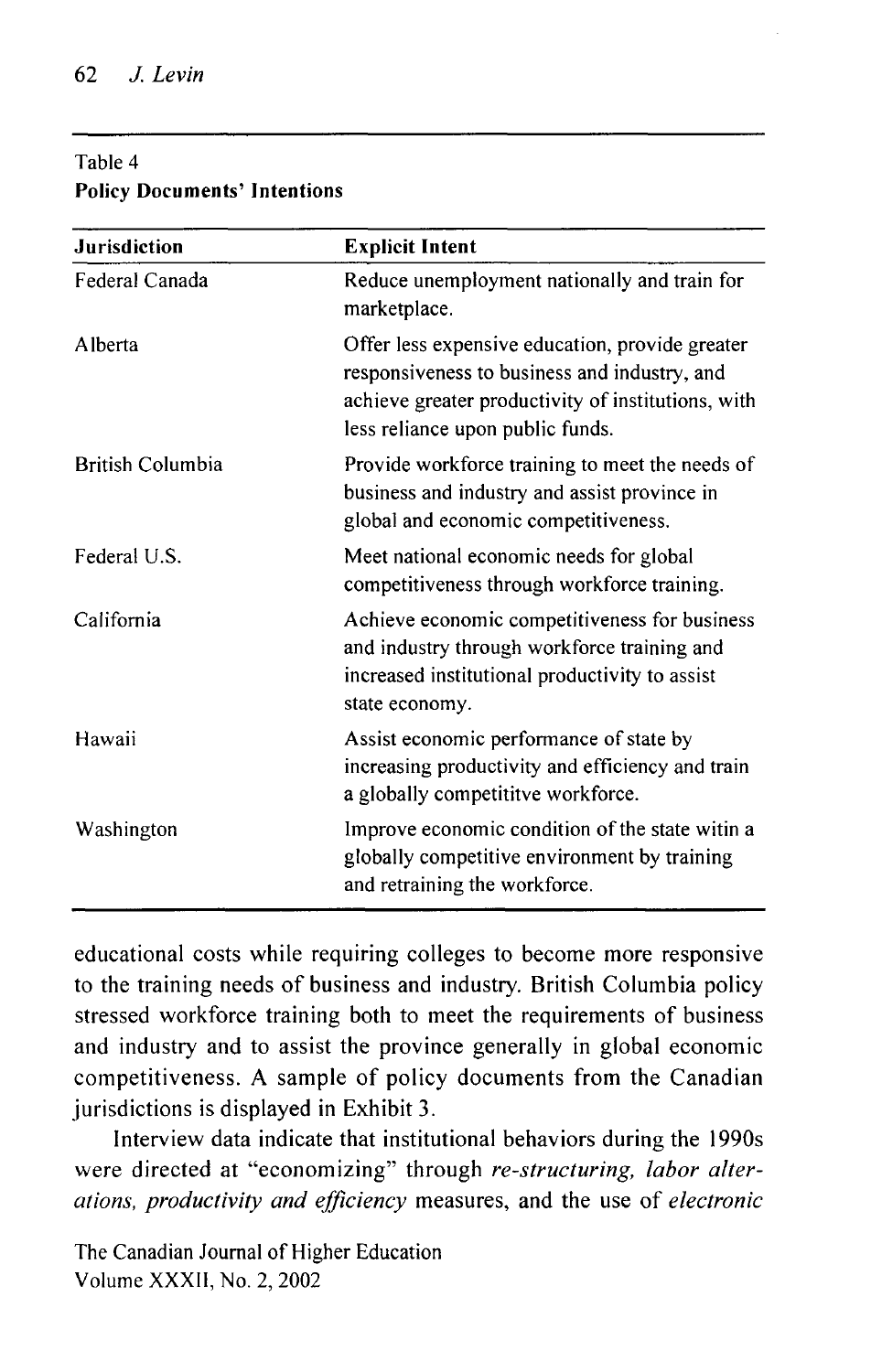# Exhibit 3 **Canadian Policy Documents**

#### **Alberta**

- Provinc e o f Alberta . (1994). *New directions for adult learning in Alberta: Adult learning access through innovation.* Albert a Advance d Educatio n an d Career Development.<br>Alberta Advanced Education and Career Development. (1995). *Vision for*
- Albert a Advance d Educatio n an d Caree r Development . (1995). *Vision for change: A concept paper for the development of a virtual learning system.*  Alberta Advanced Education and Career Development.<br>Alberta Advanced Educational and Career Development. (1994). Business Plan.
- Advanced Education and Career Development. Advance d Educatio n an d Caree r Development .
- Albert a Advance d Educationa l an d Caree r Development . (1996). *Business Plan.*  Advanced Education and Career Development.

#### *British Columbia*

- British Columbia Labour Force Development Board. (1995). *Training for what?* Ministry of Skills, Training, and Labour.
- Government of British Columbia. (1994). *College and Institute Amendment Act.* Victoria, BC: Queen's Printer.
- Ministry of Education, Skills and Training. (1996). Charting a new course. Victoria, BC: Ministry of Education, Skills and Training.

#### *Canada*

- Minister of Human Resource Development, Lloyd Axworthy. (1995). *Federal and provincial support to post secondary education in Canada: A report to*  parliament 1993-94. Ottawa, ON: Minister of Supply and Services Canada.
- Couillard, Robert. (1993). The Adult Education Training Survey. Employment and Immigration Canada. Statistics Canada.
- Human Resource Development Canada. (1994). Community economic develop*ment and you.* Ottawa, ON: Minister of Supply and Services Canada.
- Minister of Supply Services. (1995). *A 21st century employment system for Canada.*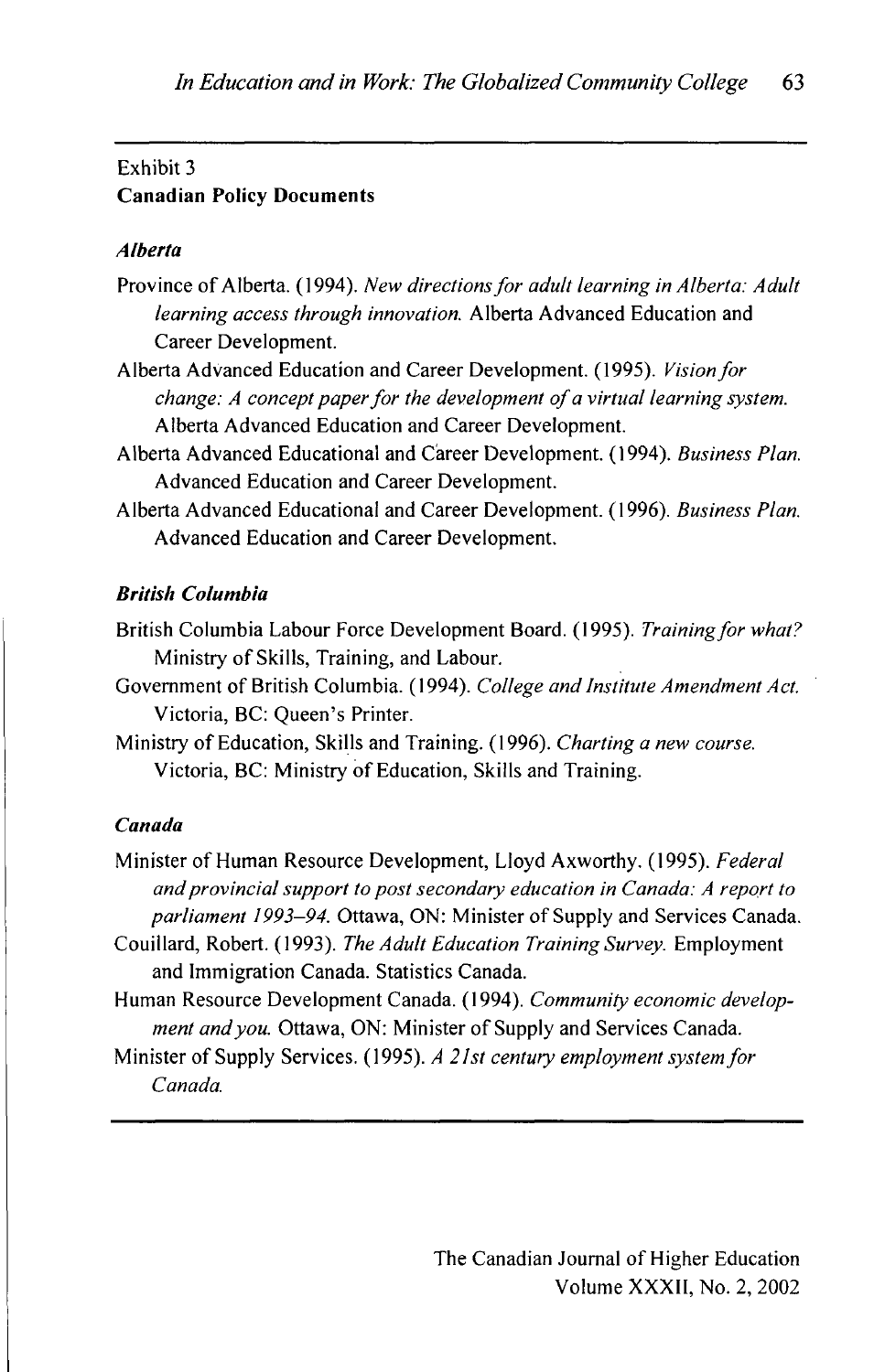*communication and information,* as well as revenue generation through *internationalization, commodification, and marketization.* At Pacific Suburban Community College in Hawaii, David, a department chair, speculated about the college's altered future:

We're going to increasingly be tasked to pay our own way. Raising tuition is inevitable. We have become more entrepreneurial and [have] moved closer to the market. Rising costs will squeeze the college. The answer [to rising costs] is in changing operations to become more effective.

At Suburban Valley Community College, in California, Douglas, a faculty union official, noted that administrative decisions were motivated by finances: "money drives." But "there is no money for faculty and staff salaries," as a result of economic recession in the state in the early 1990s. These fiscal decisions and administrative behaviors demonstrated "how faculty are no longer necessary." Douglas' view was supported by another faculty leader, Henry. He observed further that labor relations and actual or threatened alterations to faculty work dominated organizational life in the middle of the decade to the extent that the college lost its "collegial" atmosphere. A college counselor at City Center College in British Columbia, Janice, explained that "economic survival is the real mission" of the college as a consequence of "government cutbacks":

We are trying to sell the place: [this is] almost exploitative behavior and the opposite of student centered. There is false advertising. There are no computers but we do have an Internet address logo. We make students pay for placement tests and we make them take prerequisite courses. The commitment to our mission and goals' statement is not borne out by reality.

For Janice, the education of students as an institutional goal was superseded by financial behaviors. At another Canadian college, Rural Valley College in British Columbia, the Dean of Continuing Education outlined the dramatic alterations that have affected her college:

There have been changes in funding. There have been changes in federal and provincial policy. The demographics of the local communities have changed and the expectations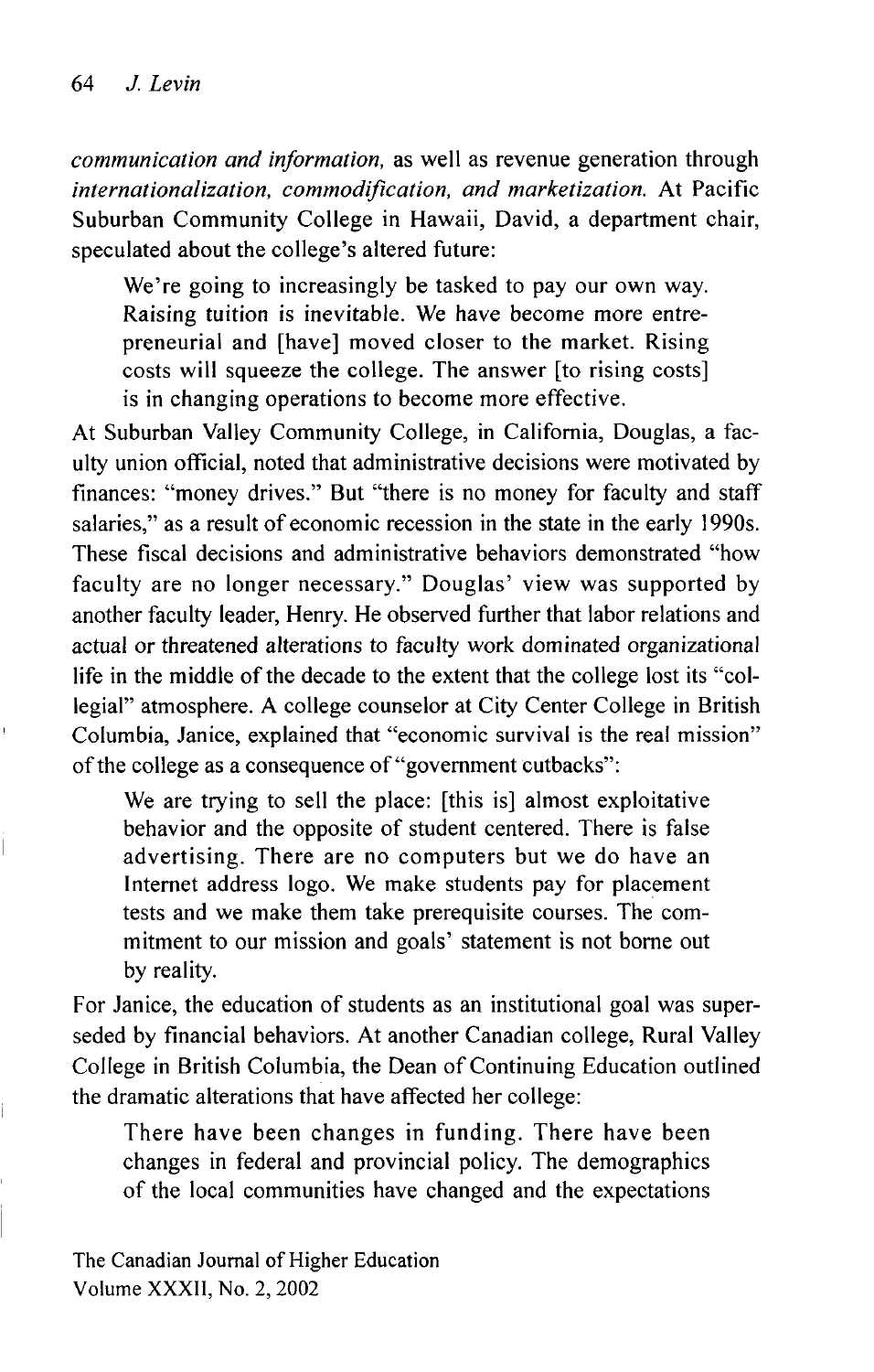of the communities have increased...The mobility of the learner is shifting: they have jobs; they move; they have another job; they train; they have night classes; and they have children... there's been a blurring of the public and private sectors: the private... is getting public money and the public is entrepreneurial.

At East Shoreline College, in British Columbia, which has a history of market-oriented behaviors going back to the 1980s, the college president noted that personnel were "stretched" to their limits. Robert, a senate executive member, observed that East Shoreline was "a free-market organization: we offer what is marketable." In the 1990s, he noted, "economic expediency" and emphasis upon applied education within the provincial system had altered the "value placed upon education." East Shoreline nonetheless increased its emphasis upon a market orientation and the acquisition of resources became a central feature of institutional life:

There is more pressure to be entrepreneurial. There is competition for offshore revenues.

Doreen, a nursing faculty member at East Shoreline, noted that, "in trying to deal with economic constraints, the college has taken on an entrepreneurial role, and competition adds to severe stress within the institution.

At North Mountain College in Alberta, Alan, the college president, explains his rationale for marketplace behaviors at his institution:

In the college, there are higher'levels of work; there are higher levels of stress. We are confronted with a less supportive and more hostile government. We are being challenged by government, by the private sector, by taxpayers generally. People at North Mountain are wondering whether their work is really valued or appreciated or understood. We are facing rising levels of expectation and demands... Education institutions: these are knowledge industries, companies... In this highly competitive environment, you feel enormous pressure to be adroit, nimble, flexible, and to respond to rapidly shifting corporate, government, student demands and needs. It takes years. We just had to operate in a far more businesslike way: [this has] become a pattern now.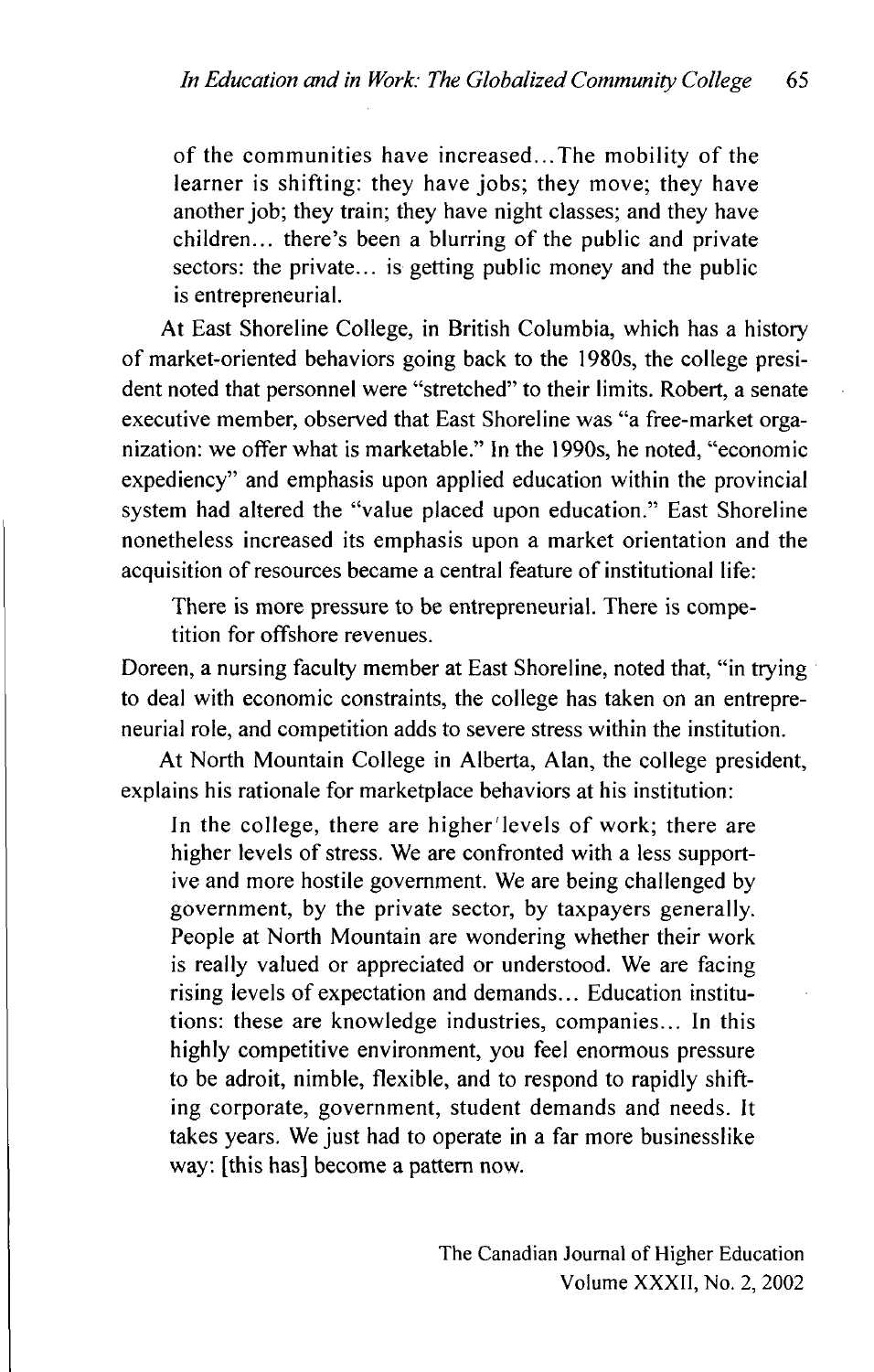For Alan, North Mountain College had little choice but to alter the institution to fit the expectations of "government," the "private sector," and "taxpayers." As a consequence, the college became a different institution over the decade, operating less like an academic institution and more like a business. Faculty reflected this trend at North Mountain College. Doreen, a business instructor, observed these alterations in a less than flattering manner and described how economic goals altered organizational behaviors:

Power is centralized at the top. The president and vice-president are control freaks. [The college is] bureaucratic, dictatorial, stultifying.

Another faculty member suggested that organizational goals were shifting: "we are to a certain extent abandoning our community, looking for opportunity in a global marketplace." An English instructor, Randall, asserted that "the big change at the college is the orientation toward business and the business model of education." Finally, Constance, a business instructor, referred to faculty as "volume oriented worker bees," indicating the effects of economic objectives:

Stress is placed upon instructors. They are not supported and have no time. There is no release time for curriculum development. Faculty are burned out with classroom size increased.

Observational data also suggest that institutional behaviors during the 1990s were directed at "economizing." Field notes from a meeting with the Dean of Continuing Education at Rural Valley College in British Columbia indicate that this administrator sees the diminution of government funding for the public sector as a key government policy that has set the course for public institutions to engage in competition for resources. That is, funding is a vehicle of policy.

She [the Dean] is confident that provincial and federal policies are directing all colleges in the province. She acknowledges the privatization of post-secondary education and also recognizes the inadequacies of policies and practices in encouraging high level job training... She says that 30% of the revenues at the college are non-government and that in five years 50% will be non-government. (Field notes, May 9, 1997)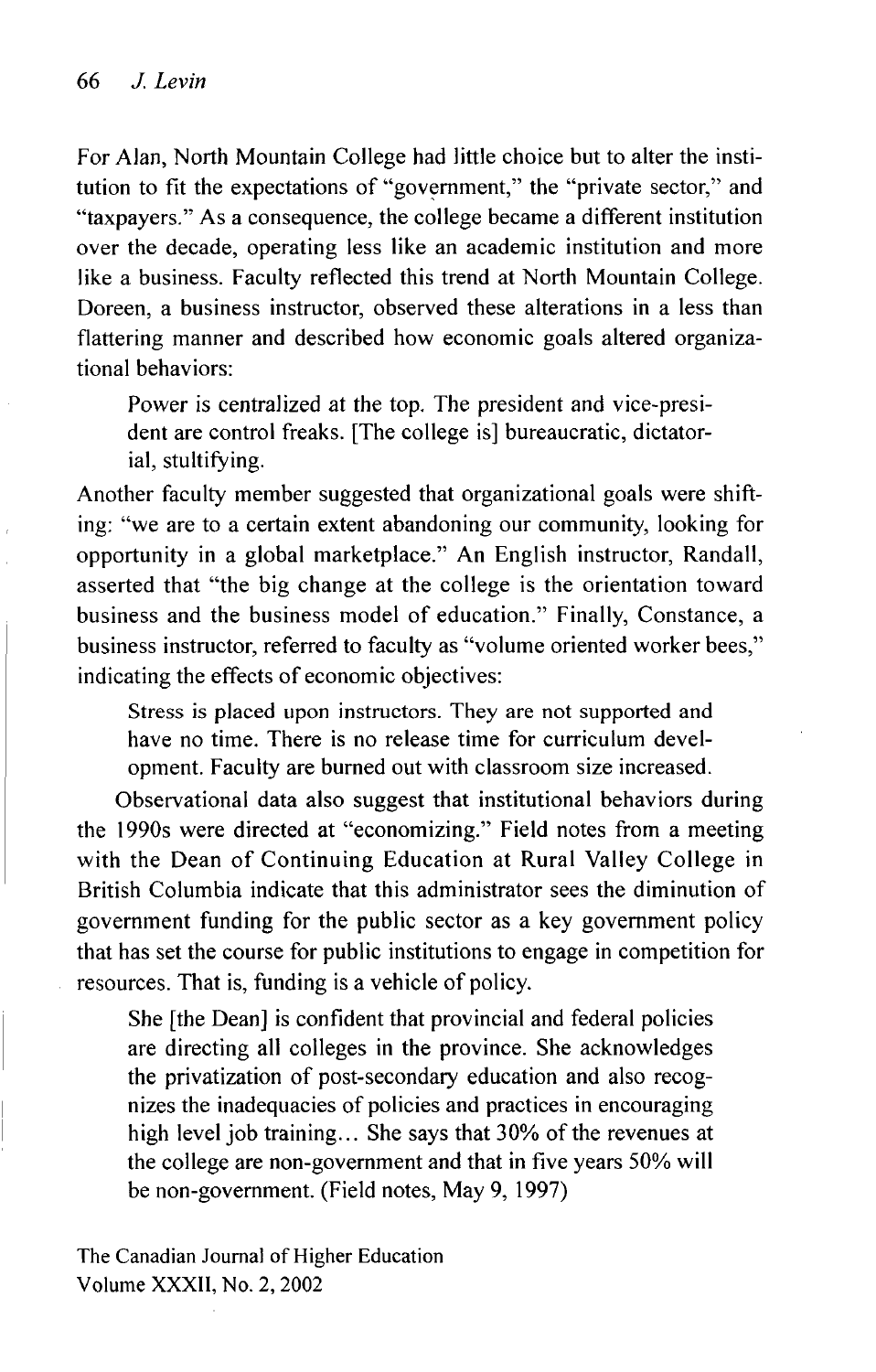Observations from meetings with other Rural Valley College members including faculty and administrators indicate that they are preoccupied with the provincial government and its funding behaviors, but not aware of policy shifts and impending long-term alterations to post-secondary education. Rural Valley College is an institution caught up in its concerns for funding. For example, the college pursues additional provincial government dollars through the addition of more and more students, yet organizational members are unaware of the implications for institutional mission given an expanding program base and an enlarging budget — one that grew 200% over the period of  $1990-1991$  to 1995-1996, a 40% a year growth.

Although college members at the seven institutions are cognizant of the financial stresses upon their institution, they do not acknowledge, with few exceptions, the larger arena of globalization, such as global competition and transformations in production following technological innovation, particularly increasing computerization in the workplace. These innovations lead not only to the redesign and reorganization of the workplace but also to changes in the nature of work (Aronowitz & Di Fazio, 1994; Rifkin, 1995; Teeple, 1995). Governments transform themselves and their institutions to address the needs of business and industry (Saul, 1994) and the means of transformation are based upon efficiency (Taylor, 1991). Thus, decisions in community colleges are grounded on economic values and justified as efficient or productive, or both, and reflected in, if not precipitated by, provincial, state, and national objectives for a competitive, international economy.

#### **THE NEW VOCATIONALISM**

The process of globalizing education considers education as an adjunct of the managerial economy and treats education as instrumental, altering it from a knowledge to an acquisition base. "The new vocationalism" in the community college orients curriculum and instruction to a global economy. In this economy, global capital dominates, production is increasingly automated, more rapid, and efficient, and the labor force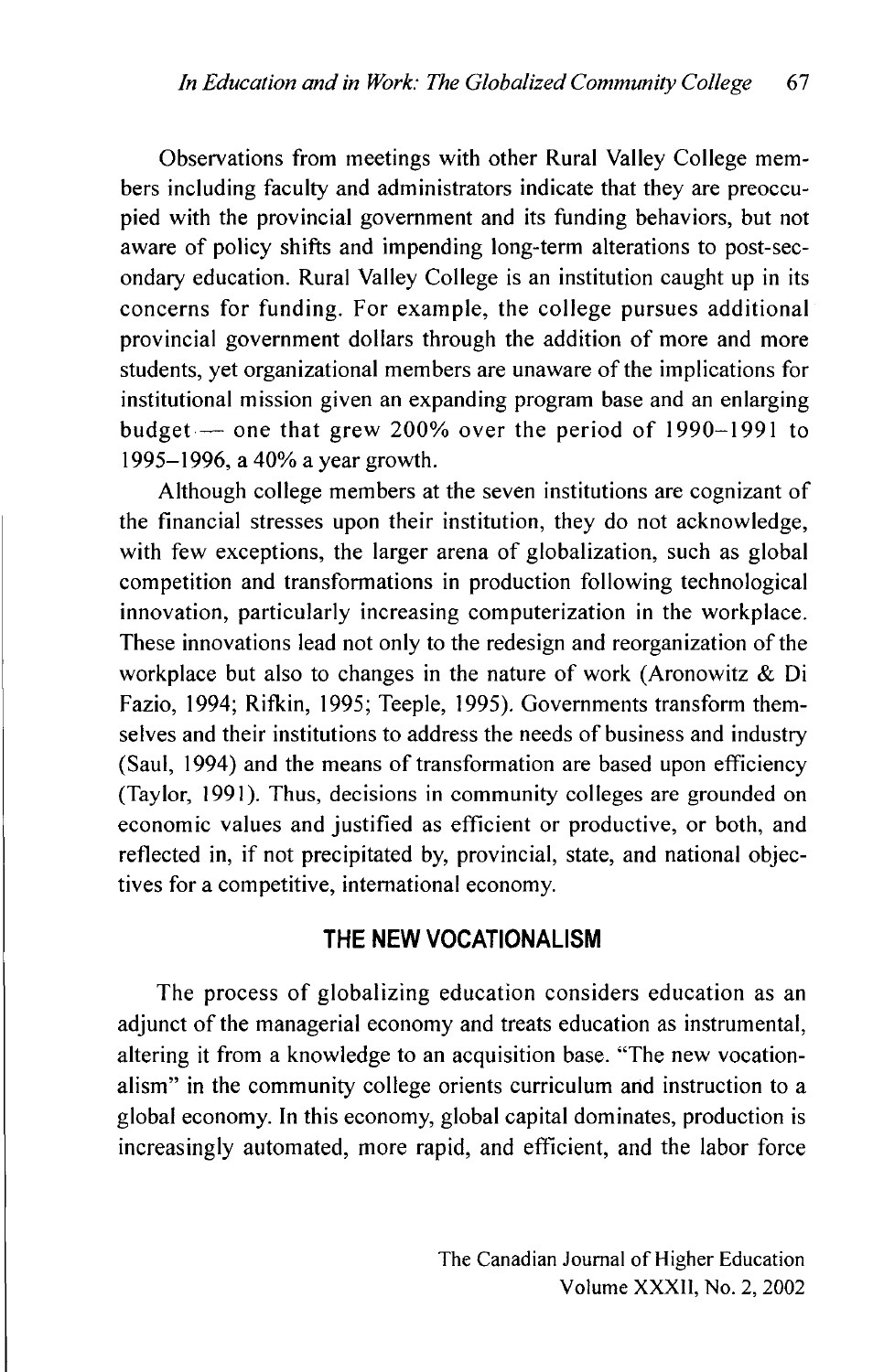has been restructured and re-stratified (Bridges, 1994; Carnoy et al., 1993; Friedman, 1999; Held etal., 1999; Teeple, 1995).

At North Mountain College in Alberta, Mary, an English instructor, lamented the shift of institutional emphasis to a global economy:

There is a heavier focus upon entrepreneurship and money making. We have lost the focus on the soulful part of education. Jobs drive students who want technical training and the college responds. These influence the teaching of writing and [writing becomes] applied communications. The social function is being lost.

At North Mountain College, "the new vocationalism" is exemplified by and is contained within the programming of the applied baccalaureate degree (referred to as applied degrees) established by the Alberta government for colleges and technical institutes in the mid-1990s. According to the legislation, "applied degree programs must... be designed with the object of preparing students for careers" (Province of Alberta, 2001). The Minister of Advanced Education and Career Development in Alberta noted in October of 1998 that "[t]he main purpose of applied degrees are [sic] to prepare Albertans for work" (Government of Alberta, 1998). The views of college members at North Mountain reflected this intent. The college's vice-president noted that "the applied degree initiative was very important... [these programs] were driven by workplace and students' needs to be in a competitive situation... " A department chair indicated that the college's "mission has changed to include applied degree programming. " Another instructor expanded on this mission alteration:

[Programming is] shifting upward and away from the low end of the mission. I don't like seeing the college movement away from reaching the under-prepared, remedial, and working class students. (Economics faculty, North Mountain College)

A senior administrator described the new vocationalism as a change in the college from "the liberal arts core to having more of a focus on technology and entrepreneurship." Faculty described these new applied degree programs as responses to local business and industry demands for a competitive workforce, and they indicated that the curriculum was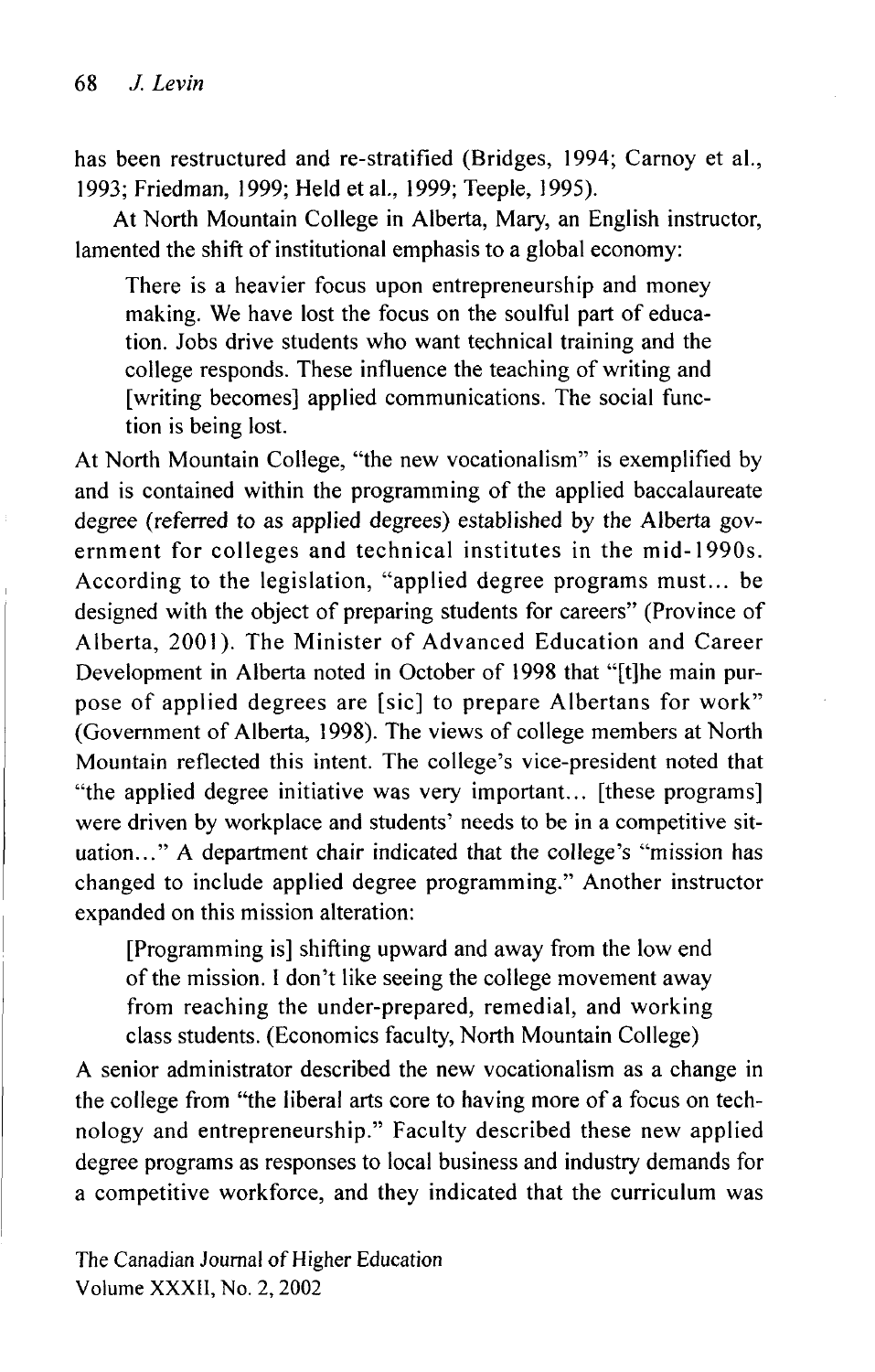moving not only towards the increased used of technology but also towards an outcomes-based focus. According to several administrators, the curriculum is "more training focused" with a "more practical orientation." They referred as well to the "global skills requirement" in the curriculum. The college president referred to the altered curriculum as the inclusion of "new economy skills."

Observations at North Mountain College — during the second site visit to the institution — highlight the change to both college curricula and to college mission.

One major change is the establishment of two degree programs and the development of five other degree programs. Justified and formed around critical concepts of employment, [such as] competitive skills, knowledge economy, and market-sensitive, these four-year programs capture considerable institutional energy and serve as beacons of the new mission — positioning the college as a four-year institution, with its focus upon employment. No longer educating generalists, such as Arts and Sciences' baccalaureates, the college is beginning to educate and prepare specialists — small business and entrepreneurship, journalism, public relations, and techni-<br>cal writing. Future proposals include industrial ecology, policy studies, applied justice studies, interior design, and child, family, and community studies. (Field notes, October 7, 1998) family, and community studies. (Field notes, October 7, 1998)

The claim of "learner-centered" education (Barr & Tagg, 1995; Dolence & Norris, 1995; O'Banion, 1997) can be seen at North Mountain College as addressing the needs of business and industry and conforming to government policy for economic development. "Learnercentered" means more practical education, practical for employers and thus for students to obtain employment. North Mountain's president at a public address on September 19, 1997 noted that there was a list of skills required for the new economy and that "retraining is lifelong learning." Two days earlier, a chief executive officer of an oil company and member of the college's foundation spoke to an assembly of North Mountain College members promoting organizational change so that "education could be more like a business" and adapt to "an evolving marketplace." The applied degrees represent a response to the marketplace and contain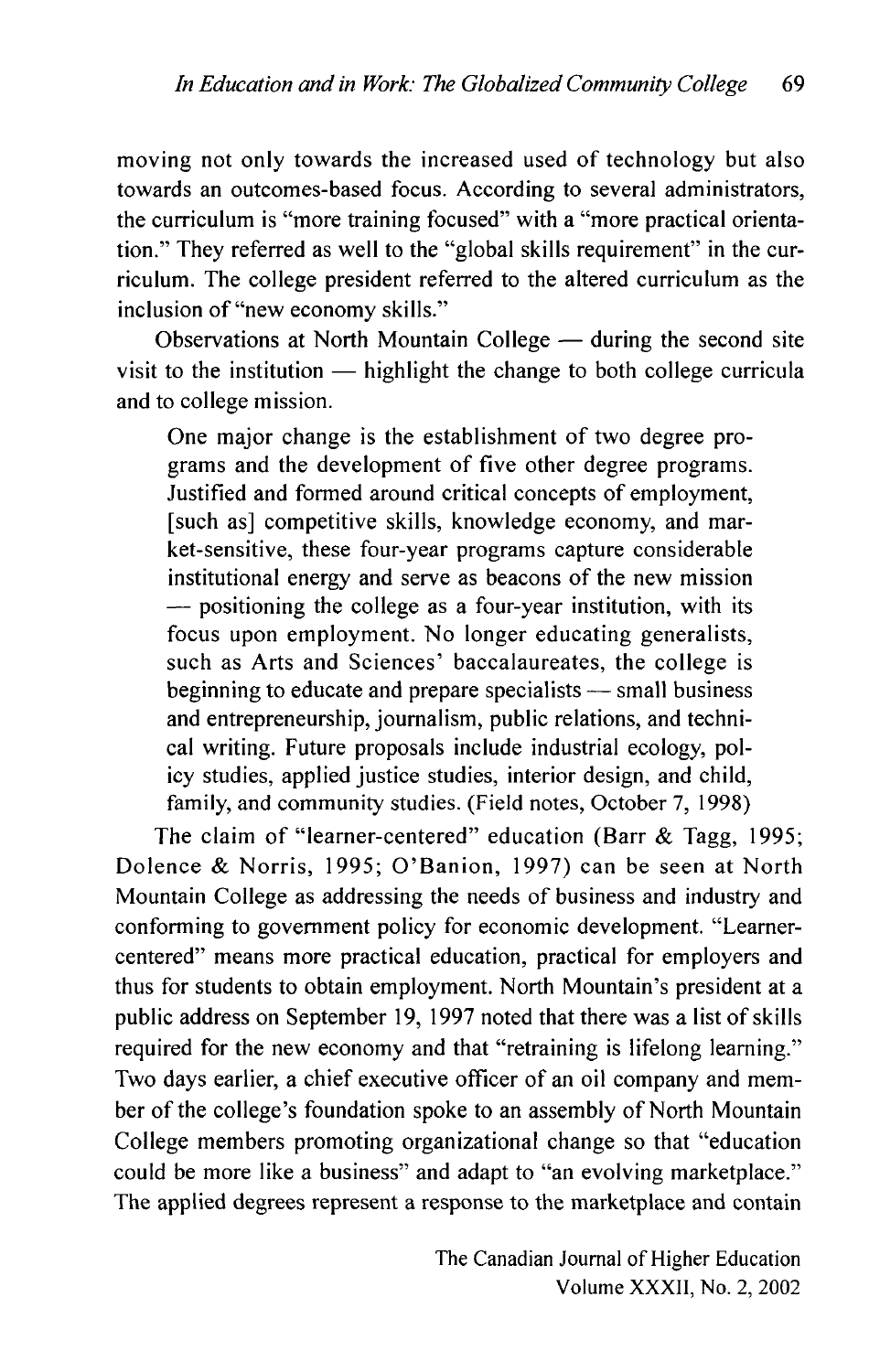vocationally-oriented curricula: preparing students for work, for careers in a competitive marketplace, and strengthening a managerial economy.

At Pacific Suburban Community College in the State of Hawaii, college programming adjusted to rapidly changing state economic conditions and to business needs locally and internationally. Observations from two site visits indicated that education at Pacific Suburban has become commodifïed so that college actions serve what has been termed the managerial economy (Marginson & Considine, 2000).

Commodification looms: efforts to make education products marketable, such as distance education, [a] special Emergency Medical program; looking at Asian markets; pilot testing distance education programs; and on-line programs — microbiology, emergency medical technician. Moving closer to [the] marketplace to secure business support. New Japanese language courses for business, Japanese [courses for] credit... New type of ESL [English as a second language], for those who want English as another language... to market in China.  $(Field notes, March 17, 1998)$ .

At Pacific Suburban Community College, remedial programming and At Pacific Suburban Community College, remedial programming and courses were shifted from credit to non-credit status and expected to be self-supporting. At the same time, the college increased its focus and energies on the local as well as the Pacific Rim market. Furthermore, the college began to develop advanced training programs, notably in Culinary Arts, with the goal of establishing a four-year degree program on campus. A mid-level administrator described these developments as "looking for new markets." A college counselor added that the college "was always looking for new markets." A department chair noted that there were efforts to "maintain the core curriculum," because the college continued to add new programs as the college "redefines [its] educational population." "The trick is to keep our eye on curriculum," he said speculatively. On the minds of most, if not all, organizational members interviewed was the state's economy, which was suffering because of a weakening Asian economy and thus less tourism, and the continuation of threats from the state government of public sector budget cuts. The college's mission expanded: doing more programming, reaching international students, increasing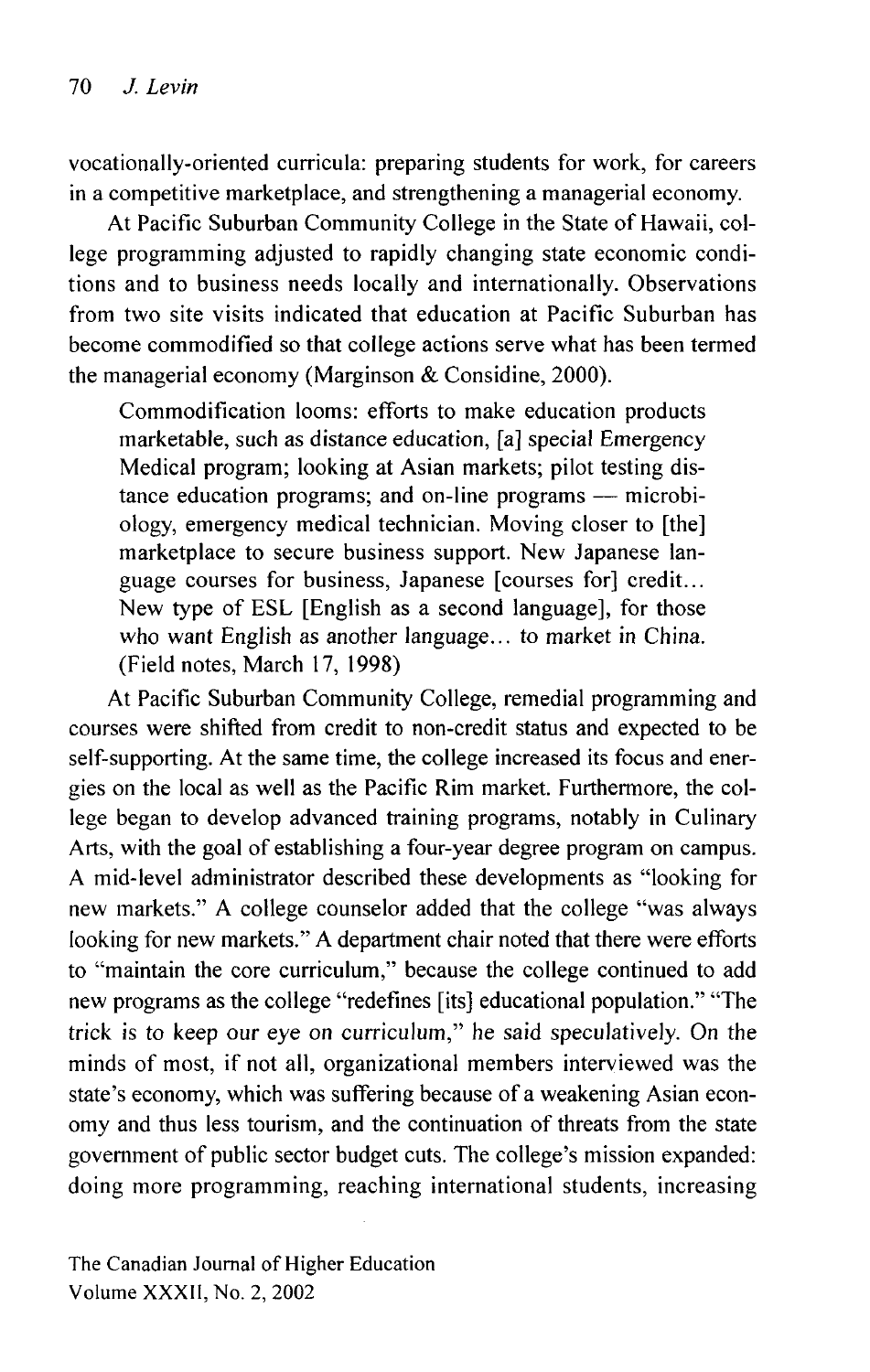distance education yet preserving a multi-cultural focus. As well, however, programming emphasis shifted to address marketplace needs and to meet demands for programs and courses that bring financial gain, including higher-level offerings for offshore Asian markets.

The new vocationalism not only shapes curriculum to employment and careers for students, but also shapes institutional responsiveness to the marketplace — to revenue sources and their requirements for training. The new vocationalism expands the community college's curriculum but at the same time it stratifies programs. Programs are added in high demand employment areas, such as in business and computerrelated subjects; programs are re-structured or even discarded in areas where employment needs are minimal or where there is no obvious connection to employment, such as in adult basic and remedial education. At North Mountain College in Canada, English as a second language programming, a non-credit area, was a profit center; at Pacific Suburban Community College in Hawaii, remedial education, removed from the credit area to the non-credit one, was expected to be self-supporting. In both cases, tuition for these programs rose either to cover costs or to generate a profit; and in both cases those who could not afford these costs went elsewhere or nowhere.

Seen through this perspective, community colleges have altered their public role, changing from serving communities to serving a managerial economy. Their comprehensive curriculum has become skewed to the extent that educational goals are synonymous with those of private business. Former goals including personal development of students and the provision of general education are re-defined in economic terms, with skills and employment substituting for learning and knowledge as outcomes.

### **CONCLUSIONS: THE GLOBALIZED COMMUNITY COLLEGE**

Globalization is not a one-way process: interpretations and responses of organizational members, and especially key decision-makers, are influential in how globalization affects an organization. Institutional members, including faculty, board members, administrators,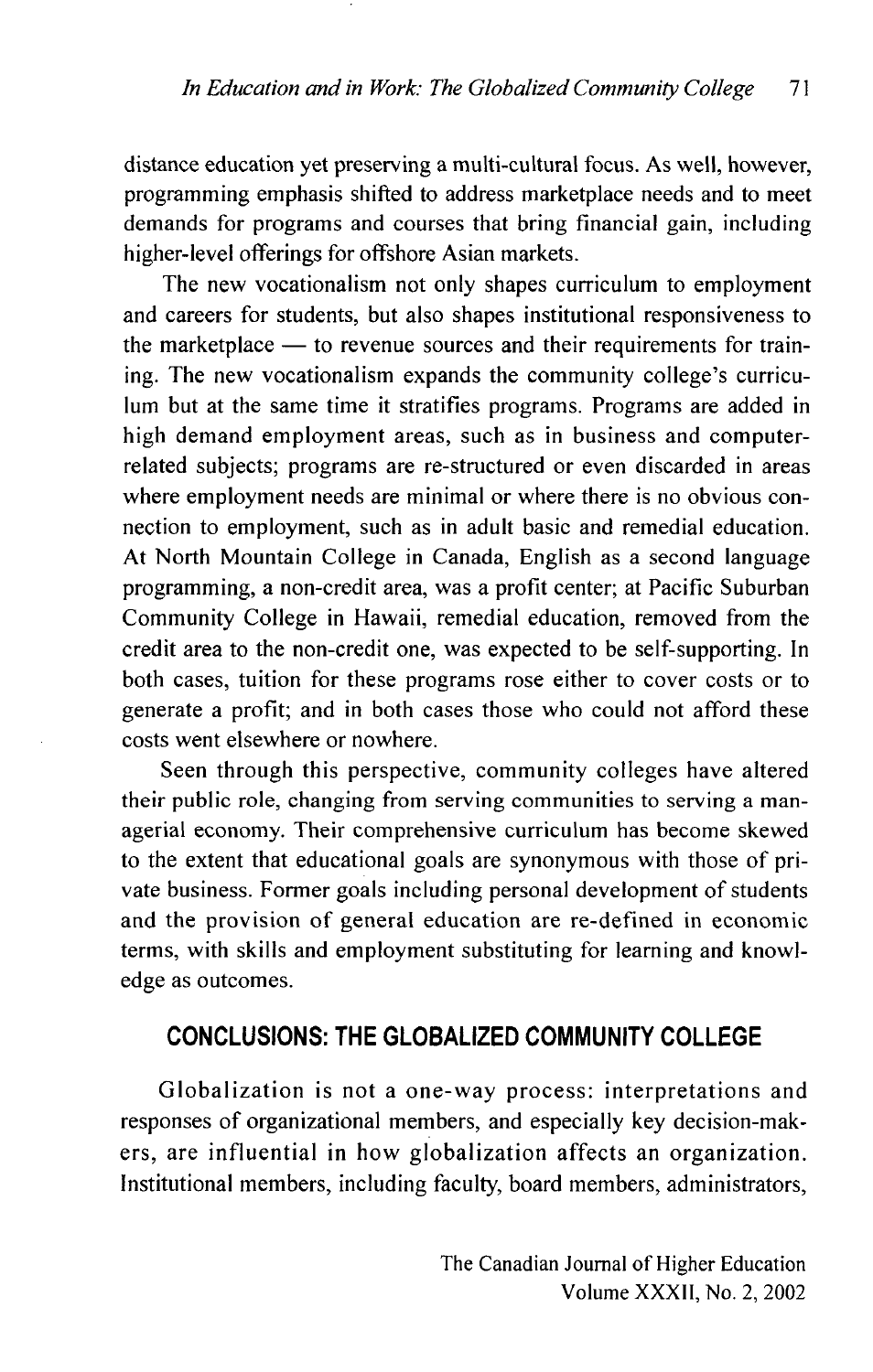and professional and support staff, contribute to globalization and thus to the alteration of their institution. Organizational ideology that values competition, the marketplace, and the instrumentality of education favors and pursues the reduction of goods, services, people, and organizational relationships to an economic value. In higher education, this ideology underlies the treatment of students as consumers and citizens as economic entities (Levin, 2001; Marginson, 1997; Ritzer, 1998). Globalization understood this way has played a significant role in the alteration of the community college to a globalized institution. In this sense, we can understand the community college as a conflicted institution, suspended within traditional values of responsiveness and serving the under-served. This conflict is captured in observations at Suburban Valley Community College in California.

Suburban Valley Community College reflects several of the characteristics and conditions confronting American [and Canadian] society in a global environment. They value and reward achievement, responding to competition but they also feel the need (guilt) to serve the under-served: capitalistic on the one hand... social democrats on the other... They run fast, respond, adopt the latest fashion, [and] want to stay ahead. They want to extol their way, but change in order to accommodate the ways of others...

The mission is changing, moving toward accommodating new learners... They are also addressing short-term training... and they are moving increasingly to distance education, especially on-line and Web-based delivery. Changing demographics, changing industry needs, federal welfare policy, more work... for students and less school, new immigrants, and new technologies are driving forces, as is the state [and provincial] funding system which promotes enrolment growth as the only way to generate additional money. (Field notes, May 22, 1998)

Observations of North Mountain College in Alberta provide a perspective on an institution that has moved beyond traditional conceptions of the community college; yet, not all organizational members embrace the new ideology.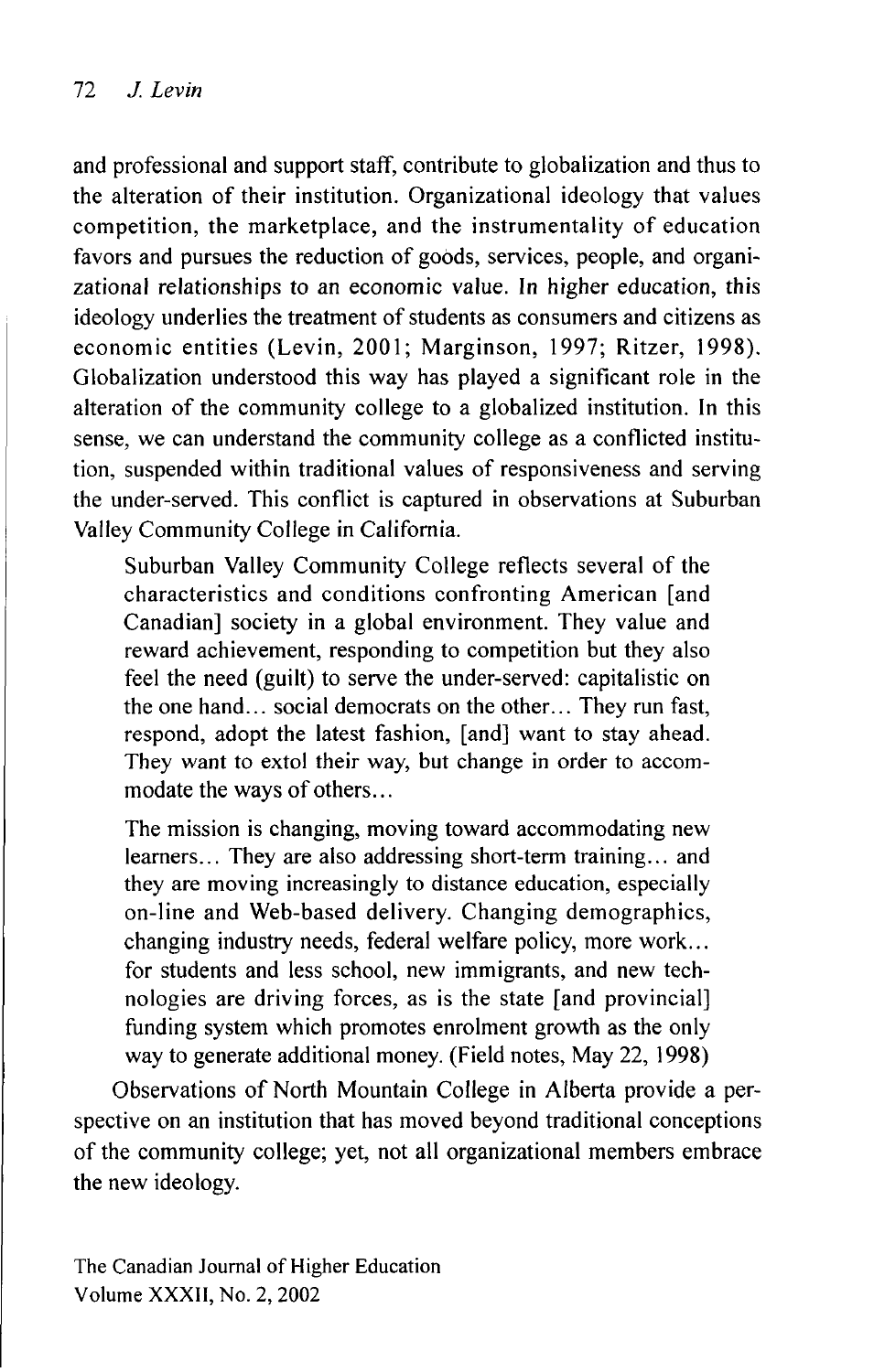North Mountain College is a post-modern globalizing institution in progress, showing the tensions between a solid comprehensive institution and a market-oriented business. There is a rise in training for the marketplace, but not the vocationalism of the past: no mechanical or industrial programs. There is adaptation to a competitive environment, especially a local business ethos. North Mountain seeks to re-define and reidentify itself... But... the managers and their strategies are in<br>a different place than and not necessarily consistent with the a different place than and not necessarily consistent with the views and the behaviors of the rest of the institution. (Field notes, September 1997)

Traditionally conceived, community colleges are responsive, adaptable institutions that meet community needs (Cohen & Brawer, 1996; Dennison & Gallagher, 1986; Dennison & Levin, 1989). Notwithstanding this traditional conception of the institution, the community has become re-defined as part of a managerial economy, which is promulgated by global capital, by large corporations, and supported by governments at the federal, provincial, and state levels (Barnet & Cavanagh, 1994; Lash & Urry, 1994; Schugurensky & Higgins, 1996; Teeple, 1995). Local business and industry profit by the community college's responsiveness: economic development is fostered through the training of a workforce and the re-training of workers. In responding to this community and to pressures of government, community colleges have fulfilled part of their mission but perhaps at the expense of their social and educational function of serving the under-served. In both education and work, community colleges exhibit characteristics of globalizing behaviors as they pursue "the new vocationalism" in education and "economize" in work.  $\cdot \cdot$ 

#### **References**

Alfred, R., & Carter, P. (1996). Inside track to the future. *Community College Journal, February/March, 66{A), 10-19.* 

Appadurai, A. (1990). Disjunctures and difference in the global cultural economy. In M. Featherstone, (Ed.), *Global culture: Nationalism, globalization and modernity (pp. 295–310). Newbury Park, CA: Sage Publications.*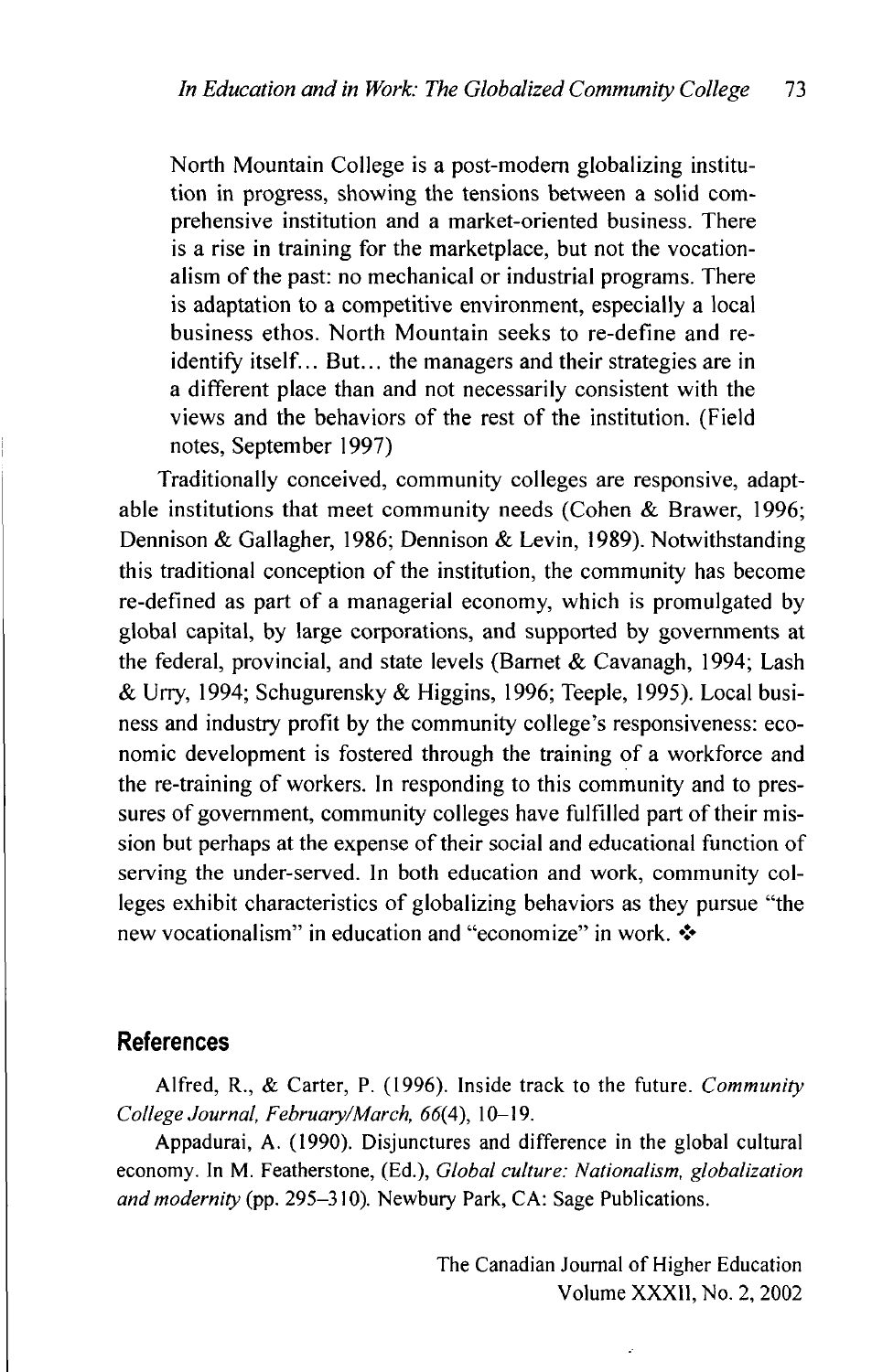Aronowitz , S., & Di Fazio , W . (1994). *The jobless future: Sci-tech and the dogma of work.* Minneapolis, MN: University of Minnesota Press.

Barnet, R., & Cavanagh , J. (1994). *Global dreams: Imperial corporations*  and the new world order. New York, NY: Simon & Schuster.

Barr, R, & Tagg, J. (1995). From teaching to learning: A new paradigm for undergraduate education. *Change (November/December)*, 13-25.

Berg, B. (1995). *Qualitative research methods for the social sciences*. Boston, MA: Allyn and Bacon.

Bridges, W. (1994). *Job shift.* Reading, MA: Addison-Wesley Publishing Company.

Burgess, R. (1984). *In the field: An introduction to field research*. London: George Allen and Unwin.

Cameron, K. (1984). Organizational adaptation and higher education. The *Journal of Higher Education,* 55(2), 122-144 .

Carnoy, M., Castells, M., Cohen, S., & Cardoso, F. (1993). The new global *economy in the information age.* University Park, PA: The Pennsylvania State University.

Castells, M. (1993). The informational economy and the new international division of labor. In M. Carnoy, M. Castells, M. Cohen, & F. Cardosa (Eds.), *The new global economy in the information age* (pp. 15–43). University Park, PA: The Pennsylvania State University...

Castells, M. (1996). The rise of the network society. Cambridge, MA: Blackwell Publishers.

Clark , B. (1998). *Creating entrepreneurial universities: Organisational*  pathways of transformation. Oxford: Pergamon.

Clegg, S, & Gray, J. (1996). Metaphors of globalization. In D. Boje, R. Gephart, & T. Thatchenkery (Eds.), Postmodern management and *organization* (pp. 293–307). Thousand Oaks, CA: Sage Publications.

Clowes, D. & Levin, B. (1989). Community, technical and junior colleges: Are they leaving higher education? *The Journal of Higher Education, 60(3)*, 349-355 .

Cohen, A., & Brawer, F. (1996). *The American community college.* San Francisco, CA: Jossey-Bass.

Currie, J. (1998). Introduction. In J. Currie & J. Newson (Eds.), Universities *and globalization* (pp. 1–13). Thousand Oaks, CA: Sage Publications.

Dennison, J. (1995). *Challenge and opportunity*. Vancouver, BC: The University of British Columbia Press.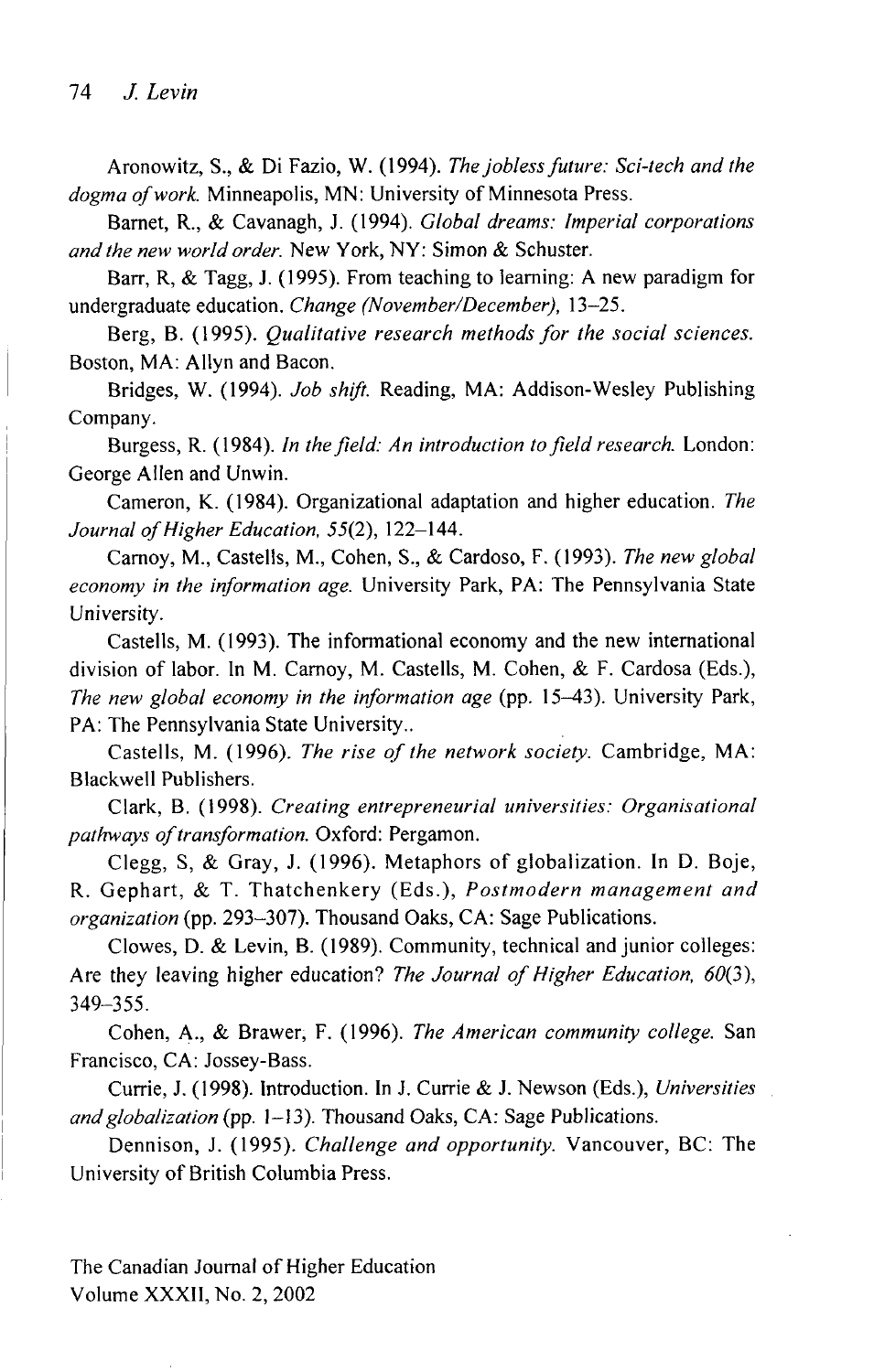Dennison, J., & Gallagher, P. (1986). *Canada's community colleges.* Vancouver, BC: University of British Columbia Press.

Dennison, J., & Levin, J. (1989). Canada's community college in the *nineteen eighties.* Willowdale, ON: Association of Canadian Community Colleges.

DiMaggio, P., & Powell, W. (1983). The iron cage revisited: Institutional isomorphism and collective rationality in organizational fields. American *Sociological Review, 48,* 147-160 .

Dolence , M., & Norris, D. (1995). *Transforming higher education: A vision for learning in the 21st century.* Ann Arbor, MI: Society for College and University Planning.

Dougherty, K. (1994). *The contradictory college*. Albany, NY: State University of New York.

Dudley, J. (1998). Globalization and education policy in Australia. In J. Currie & J. Newson (Eds.), Universities and globalization (pp. 21–43). Thousand Oaks, CA: Sage Publications.

Eisenhardt, K. (1989). Building theories from case study research. *Academy of Management Review, 14(4),* 532-550 .

Friedman, T. (1999). *The Lexus and the olive tree.* New York, NY: Farrar, Straus Giroux.

Gephart, Jr., R. (1996). Management social issues and the postmodern era. In D. Boje, R. Gephart, & T. Thatchenkery (Eds.), Postmodern management *and organization* (pp. 21–44). Thousand Oaks, CA: Sage Productions.

Government of Alberta. (1998). Applied degrees to continue in postsecondary system. News Release, October 2.

Hardy, C. (1996). The politics of collegiality: Retrenchment strategies in *Canadian universities.* Buffalo, NY: McGill-Queen's University Press.

Held, D., & McGrew, A. (1993). Globalization and the liberal democratic state. *Government and opposition: The International Journal of Comparative Politics, 23(2):* 261-288 .

Held, D., McGrew, A., Goldblatt, D., & Perraton, J. (1999). Global transformations. Stanford, CA: Stanford University Press.

Labaree, D. (1997). How to succeed in school without really learning. New Haven, CT: Yale University Press.

Lash, S., & Urry, J. (1994). *Economies of signs and space*. Thousand Oaks, CA: Sage Publications.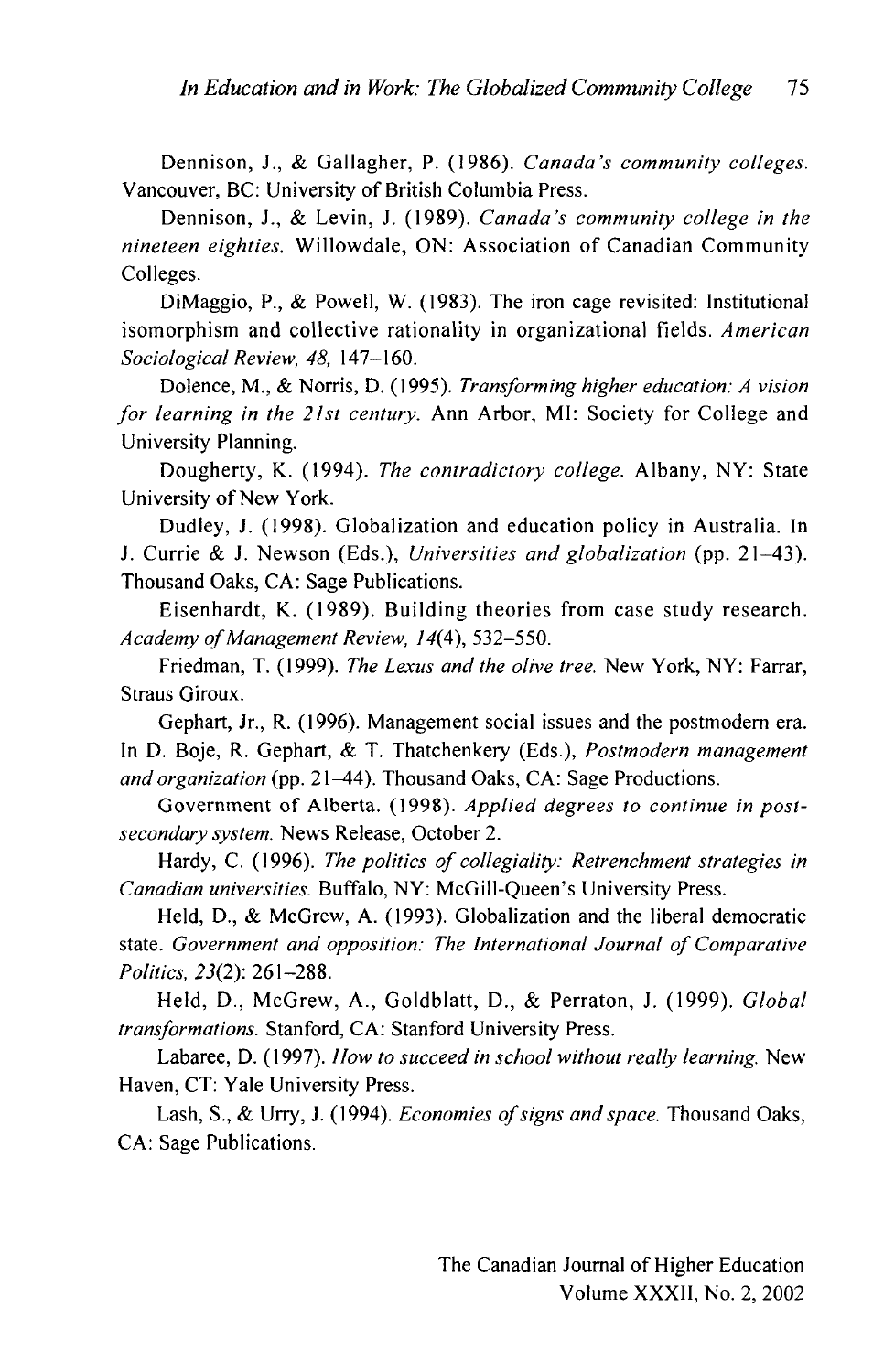Leslie, L., & Slaughter, S. (1997). The development and current status of market mechanisms in United States postsecondary education. *Higher Education Policy,* /0(March/April), 238-252 .

Levin, J. (1998). Organizational change and the community college. In J. Levin (Ed.), *A ripple or a sea change? Organizational change in the community college* (pp. l^t). *New Directions for Community Colleges.* San Francisco, CA: Jossey-Bass Publishers.

Levin , J. (1999a). *Mission and structure: The community college in a*  global context. Report for the Social Sciences and Humanities Council of Canada. Tucson, AZ: Center for the Study of Higher Education.

Levin, J. (1999b). Missions and structures: Bringing clarity to perceptions about globalization and higher education in Canada. *Higher Education*, 37(4), 377-399 .

Levin, J. (2001). *Globalizing the community college: Strategies for change in the twenty-first century.* New York, NY: Palgrave.

Levy, A., & Merry, U. (1986). Organizational transformation: *Approaches, strategies, and theories.* New York, NY: Praeger.

McGrath , D., & Spear, M . (1991). *The academic crisis of the community*  college. Albany, NY: State University of New York Press.

Manzer , R . (1994) . *Public schools and political ideas: Canadian*  educational policy in historical perspective. Toronto, ON: University of Toronto Press.

Marginson , S. (1997). *Educating Australia: Government, economy and*  citizen since 1960. Melbourne: Cambridge University Press.

Marginson S., & Considine, M. (2000). The enterprise university: Power, governance and reinvention in Australia. New York, NY: Cambridge University Press.

Mason, J. (1996). *Qualitative researching*. Thousand Oaks, CA: Sage Publications.

Miles, M., & Huberman, A. (1994). *Qualitative data analysis*. Thousand Oaks, CA: Sage Publications.

Mintzberg, H. (1983). Power in and around organizations. Englewood Cliffs, NJ: Prentice Hall, Inc.

Morgan, G. (1997). *Images of organization*. Thousand Oaks, CA: Sage Publications.

Newson, J. (1994). NAFTA and higher education in Canada. Unpublished paper, York University, Toronto, ON.